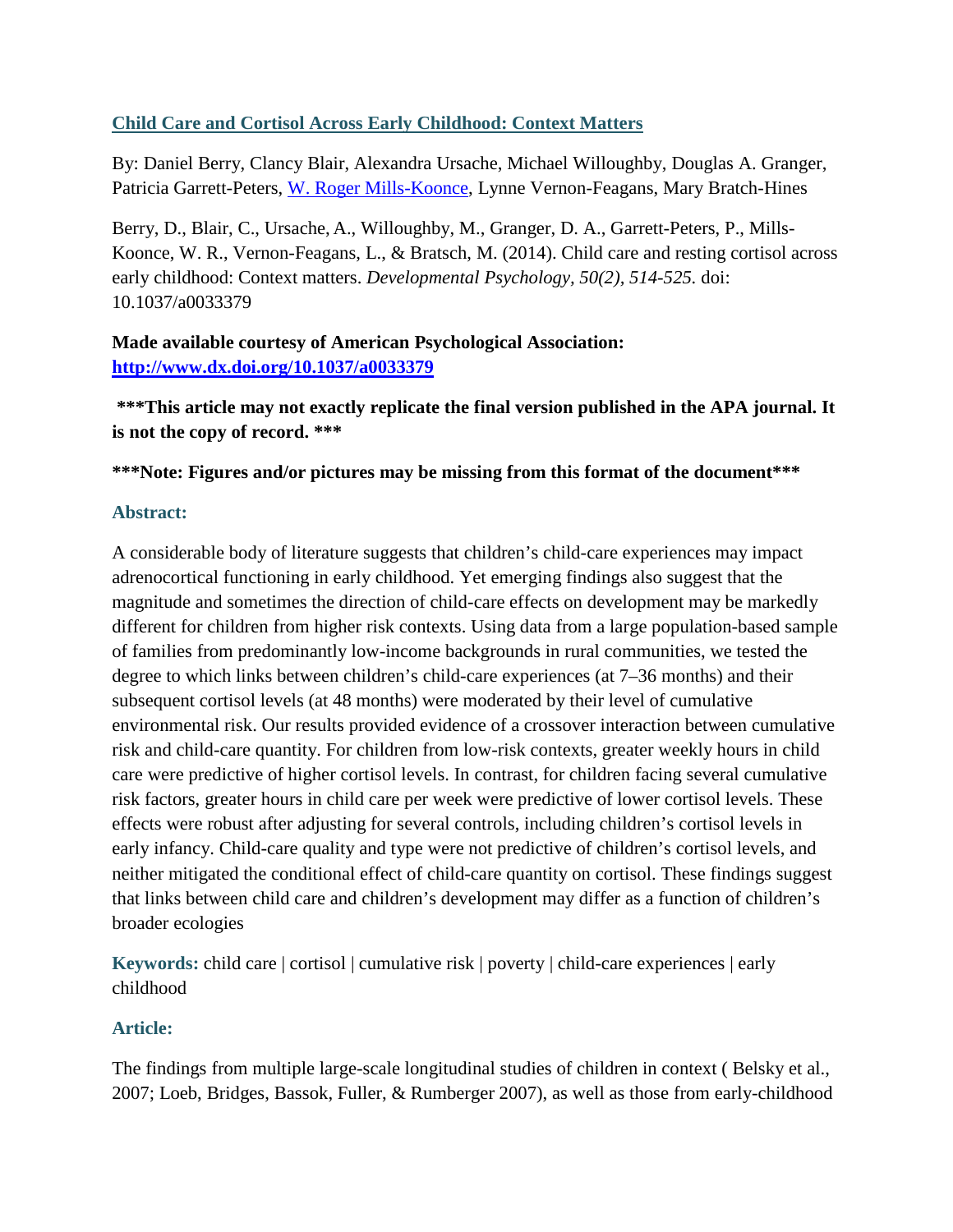interventions ( Barnett & Masses, 2007; Schweinhart et al., 2005), indicate that high-quality child-care experiences in early childhood can positively impact children's cognitive development. However, there has also been some evidence of iatrogenic effects, such that children spending more time in child care in early childhood also tend to show somewhat more problematic social outcomes (e.g., aggression; Belsky et al., 2007; NICHD Early Child Care Research Network [NICHD ECCRN], 2003).

Such findings have led some to inquire about the possible mechanisms through which children's early child-care experiences "get under the skin" to affect their development. Spurred by the seminal work of Gunnar and colleagues (e.g., Dettling, Gunnar, & Donzella, 1999; Tout, de Haan, Campbell, & Gunnar, 1998;Watamura, Sebanc, & Gunnar, 2002), particular attention has been paid to the effects of child care on adrenocortical functioning, as indexed by cortisol—the primary end-product of the hypothalamic–pituitary–adrenal (HPA) axis. Through normative daily diurnal rhythms ( Sapolsky, Romero, & Munck, 2000), as well as through acute responses to psychological stress ( Kirschbaum & Hellhammer, 1989), the HPA axis supports the organism's ability to adapt to environmental demands ( McEwen, 2000;Sapolsky et al., 2000).

A convergent literature finds that children's child-care experiences may affect HPA-axis functioning. Across multiple studies and samples, there is rather consistent evidence that compared with days in which they do not attend care and contrary to normative diurnal rhythms, children tend to show cortisol increases across the day on days in which they attend child care (see Geoffroy, Côté, Parent, & Séguin, 2006; Phillips, Fox, & Gunnar, 2011; Vermeer & van IJzendoorn, 2006). Some work has shown that this may be particularly the case in toddlerhood and the beginning of the early childhood years ( Vermeer & van IJzendoorn, 2006; Watamura, Donzella, Alwin, & Gunnar, 2003) and for those attending lower quality care ( Dettling, Parker, Lane, Sebanc, & Gunnar, 2000; Sims, Guilfoyle, & Parry, 2006). Beyond effects on diurnal rhythms, other work has shown long-term associations between spending greater proportions of time in center-based care in infancy and early childhood and children's subsequent cortisol awakening response in adolescence ( Roisman et al., 2009).

To date, it has been largely unclear whether the effects of child care on children's cortisol levels have any long-term secondary impacts on children's health or behavior. However, recent evidence suggests that the atypical diurnal cortisol profiles stemming from child-care attendance may have negative secondary effects on children's immune-system functioning ( Watamura, Coe, Laudenslager, & Robertson, 2010). Similarly, although such specific indirect effects are rarely considered with respect to children's cognitive and social development, increasing work suggests that normative variation in children's basal cortisol levels—that is, levels that are *not* reflective of intentionally evoked, particularly high cortisol levels—are predictive of children's cognitive and social development in early childhood. For instance, prior work with the same low-income sample considered in the present study has shown that higher levels of basal cortisol in infancy and toddlerhood (earlier time points than those examined here), are predictive of less effective executive functioning at 3 years of age ( Blair, Granger, et al., 2011). In other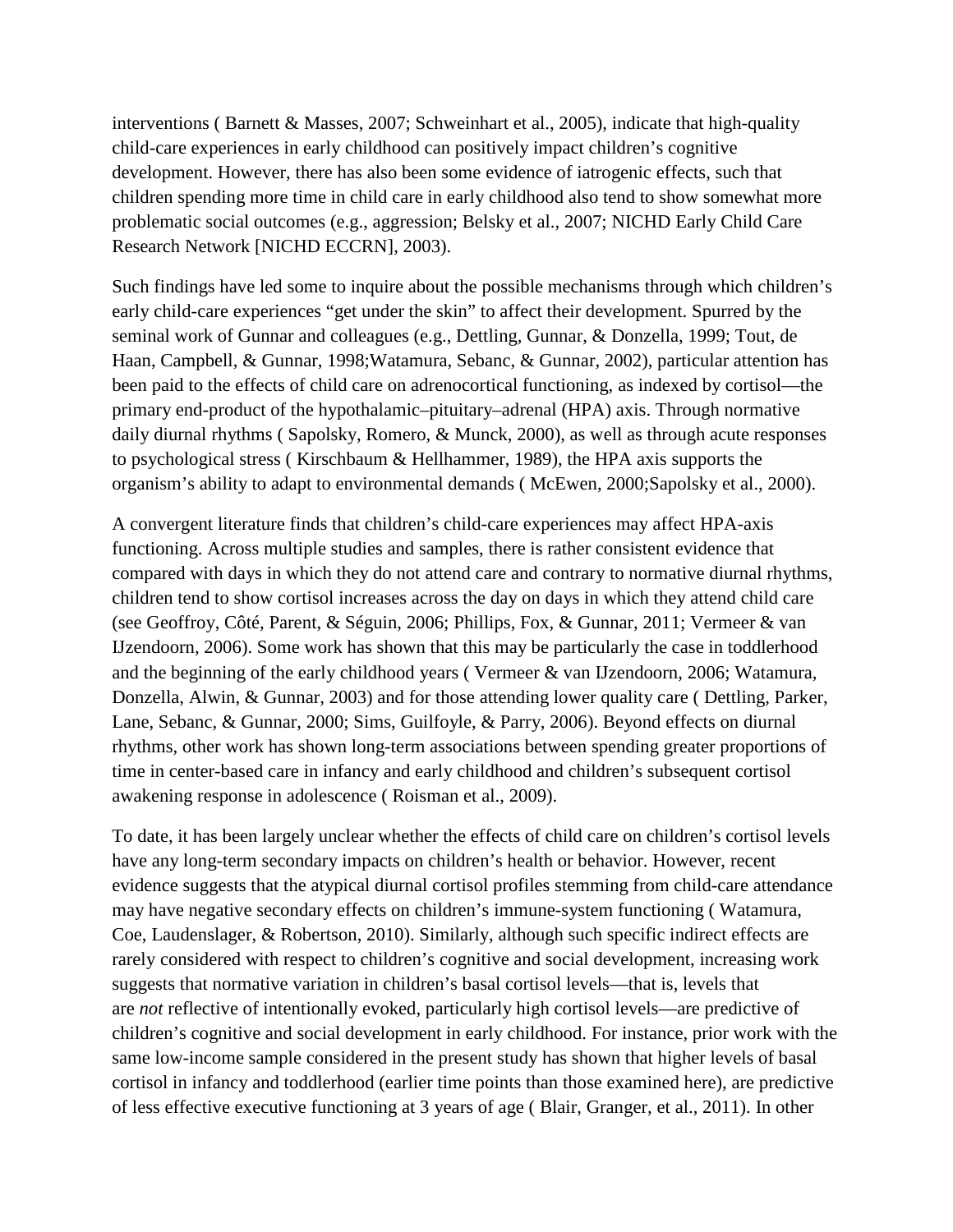samples, similar findings are evident for substantively related aspects of children's selfregulation ( Watamura, Donzella, Kertes, & Gunnar, 2004; however, see Davis, Bruce, & Gunnar, 2002). Meta-analytic work has also suggested that higher levels of basal cortisol are associated with elevated levels of externalizing problems in early childhood ( Alink et al., 2008). Collectively, these findings suggest that normative variation in children's basal cortisol levels may be positively associated with less optimal outcomes across multiple aspects of children's development in early childhood.

## **Low-Income Contexts and Stress Physiology**

Notably, the majority of the literature considering the effects of child care on HPA-axis functioning has been conducted with rather small, homogeneous samples of children from middle- to high-socioeconomic-status families, attending predominantly moderate- to highquality care (however, see Rappolt-Schlichtmann et al., 2009; Roisman et al., 2009). There is growing reason to suspect that child-care effects for children from lower income families may differ markedly from those of their more affluent peers (McCartney & Berry, 2009).

Children growing up in low-income ecologies often face a host of risk factors that are predictive of less optimal development (Dearing, Berry, & Zaslow, 2006; Evans, 2004)—including HPAaxis functioning ( Blair, Granger, et al., 2011, Blair, Raver, et al., 2011; Evans & English, 2002). At the neighborhood level, children in families struggling with financial adversity are more apt to experience social and physical stressors, such as deteriorated buildings, disorganization, crime, and inadequate access to services (Ellen, Mijanovich, & Dillman, 2001; Israel et al., 2006). A growing literature suggests that such neighborhood-level risk factors are associated with HPA-axis functioning. For example, in adults, high levels of perceived and observed neighborhood stressors or low levels of neighborhood-level social support have been linked to blunted diurnal cortisol profiles, such that those with higher levels of objective or perceived stress or less social support tend to maintain higher cortisol level over the course of the day, rather than showing normative diurnal declines ( Karb, Elliott, Dowd, & Morenoff, 2012).

Children from low-income contexts are also more likely to experience household environments that are more disorganized and chaotic—represented, for instance, by greater levels of noise, crowding, and unpredictability ( Evans, 2004; Vernon-Feagans, Garrett-Peters, DeMarco, & Bratsch-Hines, 2012). The inability to effectively predict and control experiential inputs is a key factor driving HPA-axis stress response (Dickerson & Kemeny, 2004), and increasing work suggests that such unstable and chaotic environments are predictive of comparatively higher levels of resting cortisol ( Blair, Raver, et al., 2011), as well as indicators of autonomic nervous system functioning, such as epinephrine and blood pressure ( Evans & English, 2002).

Stressors inside and outside the home can also impact the quality of parent–child interactions. On average, children from families facing economic adversity are more likely to experience less sensitive caregiving at home (Dearing et al., 2006; Linver, Brooks-Gunn, & Kohen, 2002).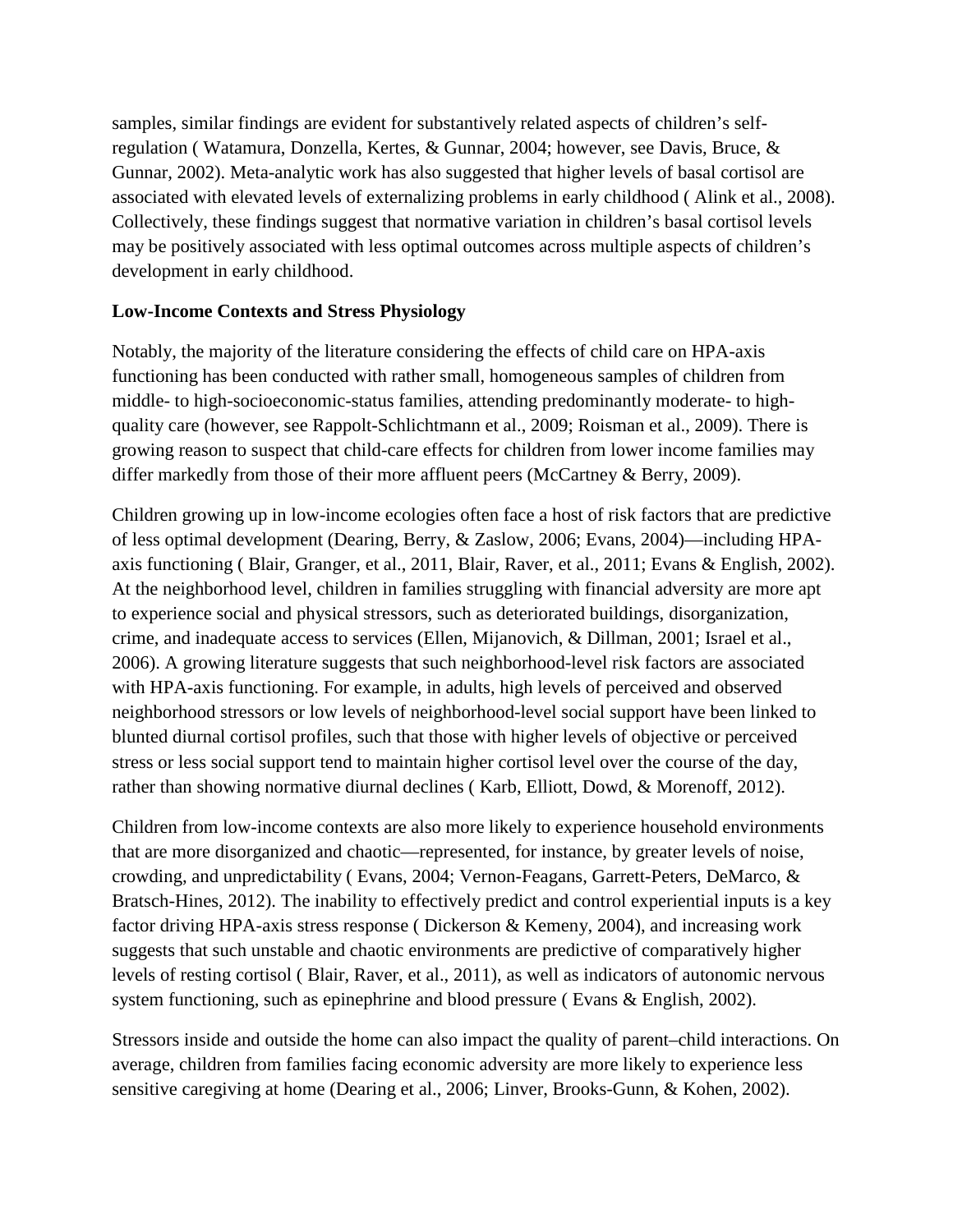Similarly, prior work with the sample considered in the present study has shown that such lower quality parenting behaviors are, in turn, associated with higher cortisol levels in infancy and toddlerhood ( Blair, Granger, et al., 2011). Indeed, this work builds on a notable literature indicating that stress physiology in young children is highly regulated by social experience ( Gunnar & Donzella, 2002).

# **Child Care, Environmental Risk, and Stress Physiology**

Thus, taken together, there is a growing indication that risk factors across children's ecologies ranging between proximal experiences with their parents, more distal contextual indicators of chaos and neighborhood quality, to broader markers of risk, such as parental education and family income—have been linked with adrenocortical functioning. Although some evidence suggests that children's child-care experiences may also impact HPA-axis activity, these findings have been based largely on studies of children growing up in lower risk contexts. To date, it is largely unclear whether the effects of children's child-care experiences on HPA-axis functioning may differ for children from high- as opposed to low-risk contexts.

At least two contrasting hypotheses can be proposed. The first is that the stressors outside child care, which tend to be more prevalent in families struggling with material hardship, may metaphorically "prime the pump," such that the normative child-care effects on stress physiology are particularly pronounced for these children. For instance, some work has indicated that when children are first entering child care, the association between child-care attendance and cortisol increases over the course of the day is particularly pronounced for children with outside risks, such as insecure maternal attachment relationships ( Ahnert, Gunnar, Lamb, & Barthel, 2004).

Alternatively, child care—especially, when quality is high—may serve as a respite for those facing stressful environments in their broader ecologies. That is, attending child care may buffer young children from high-risk contexts against the deleterious effects of those environments. Indeed, one might predict a dose–response relation, such that greater hours in child care are associated with the largest benefits for children from high-risk contexts.

Given the fact that lower income/higher risk samples have rarely been employed in studies of child care and children's stress physiology, questions regarding such potential interactive processes between children's experiences inside and outside child care remain largely unaddressed. The limited available work considering links between child care and stress physiology with low-income samples, however, provides some indication that—unlike the wellreplicated finding with comparatively more affluent samples—low-income children attending child care tend to show a normative diurnal cortisol decline over the course of the child-care day ( Rappolt-Schlichtmann et al., 2009).

Further, at the behavioral level, there is growing evidence that child care may have a buffering effect against the negative impacts of high-risk environments on development. For example, the beneficial effects of child-care exposure on early academic achievement have been found to be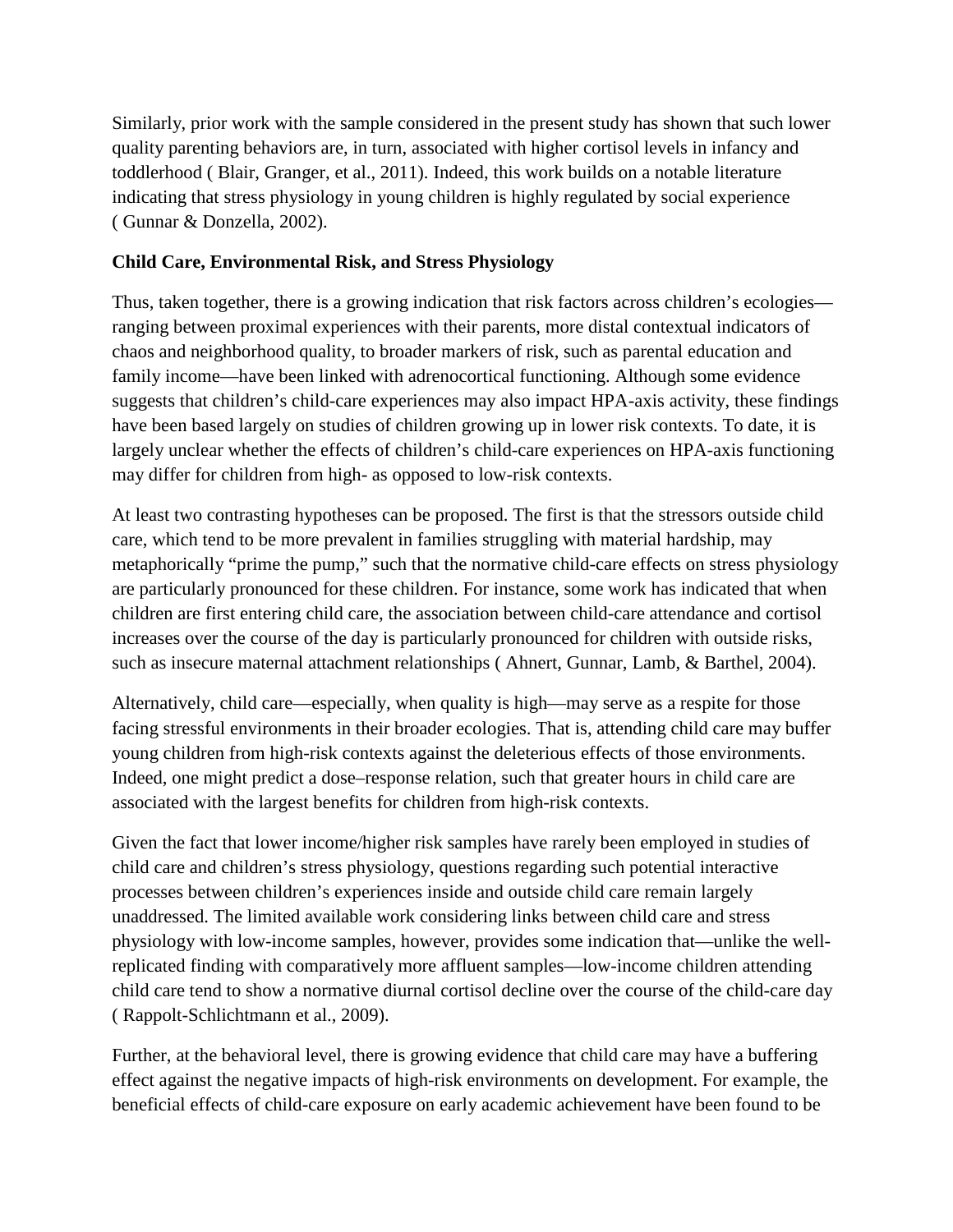especially pronounced for children from low-income contexts ( Loeb et al., 2007). This is particularly the case when child-care quality is high ( Dearing, McCartney, & Taylor, 2009). Further, in contrast to evidence suggesting that more extensive hours in child care may be "detrimentally" associated with aspects of children's social development ( Belsky et al., 2007; NICHD ECCRN, 2003), other work suggests that such effects may be inversed for children from low-income/high-risk contexts. For young children raised in higher risk environments, attending child care may be *beneficial* for their social development ( Côté et al., 2007; Côté, Borge, Geoffroy, Rutter, & Tremblay, 2008; Crosby, Dowsett, Gennetian, & Huston, 2010; Votruba-Drzal, Coley, & Chase-Lansdale, 2004). Although some findings suggest that this may be contingent upon higher quality care (e.g., Votruba-Drzal et al., 2004) and evident for center-based care ( Crosby et al., 2010), others have shown similar effects stemming from simply attending nonmaternal care more broadly (Côté et al., 2007, 2008). Interestingly, child-care effects may be represented by a crossover interaction, such that the *direction* of child-care effects on behavioral outcomes differs at the low and high ends of the environmental-risk distribution. It is thus far unclear whether such interactive effects may extend to individual differences in HPAaxis functioning.

## **The Present Study**

The aim of our proposed study was to consider the degree to which links between children's child-care experiences and their subsequent cortisol levels may vary as a function of broader environmental risk. Specifically, informed by prior work with these data (see Vernon-Feagans, Cox, & the Family Life Project Key Investigators, in press) and growing evidence that understanding the confluence of risk factors associated with low-income contexts may be more informative than considering any single risk factor alone ( Burchinal, Roberts, Hooper, & Zeisel, 2000; Evans, 2004), we adopted a cumulative risk approach to address the following questions: (a) Is the relation between number of weekly hours in child care and children's cortisol levels at 48 months (controlling for 7-month levels) moderated by their broader level of cumulative risk; if so, is the interaction consistent with the potential buffering role of child care for those experiencing heightened environmental risk; and (b) Are such effects contingent upon child-care quality and type?

We hypothesized that greater hours in child care would be associated with higher levels of cortisol at age 48 months for those facing low levels of environmental risk. In contrast, we hypothesized that this relation would be comparatively more negative for those experiencing higher levels of risk—possibly to the extent to which the conditional relation reverses direction, such that greater hours in child-care exposure are predictive of subsequently *lower* cortisol levels. In addition, we hypothesized that the positive conditional relation between child-care hours and higher cortisol levels for those facing low levels of cumulative risk would be less pronounced (and the negative relation for those in higher levels of cumulative risk would be more pronounced) for those in higher quality care. We advanced no specific hypotheses with regard to child-care type, given that center-based care has been linked with potential supports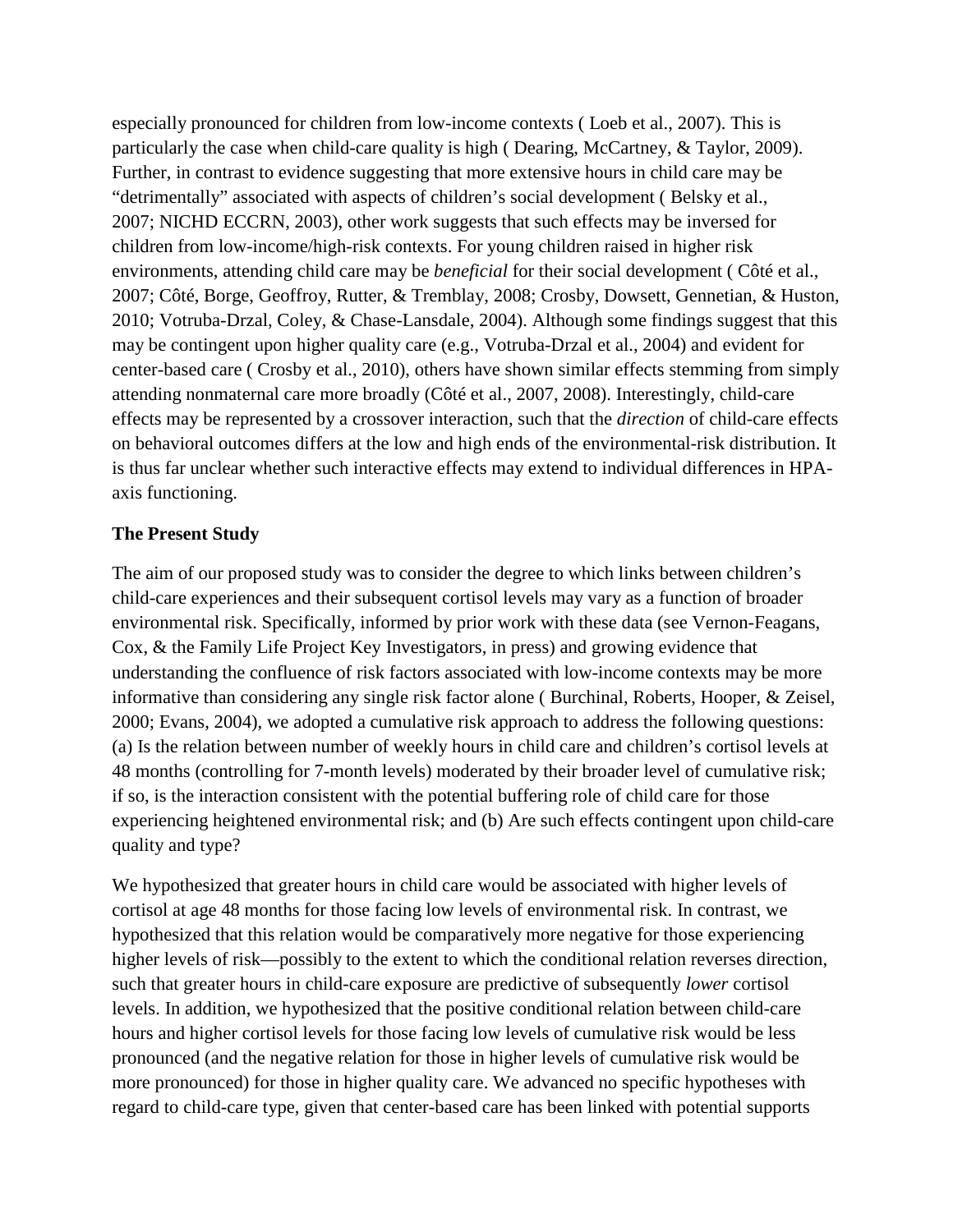(e.g., more predictable schedules, better trained caregivers, and richer learning environments; Fuller, Kagan, Loeb, & Chang, 2004), as well as potential stressors (e.g., large peer groups; Morrissey, 2010).

### **Method**

#### Participants

The Family Life Project (FLP) was designed to study young children and their families in two of the four major geographical areas of the United States with high poverty rates ( Dill, 1999) eastern North Carolina (NC) and central Pennsylvania (PA). Specifically, 1,292 children whose families resided in one of the six counties at the time of the child's birth were sampled. Lowincome families in both states and African American families in NC were oversampled. A comprehensive description of the sampling plan is provided by Vernon-Feagans et al. (in press). The present analytic sample comprises the 1,235 children who provided child-care data during at least one of the four points in which information about child care was collected between the ages of 7 and 36 months. Those excluded from the analytic sample did not differ, with respect to race or family income or primary-caregiver education level at the 7-months assessment.

#### **Procedures**

The present study focused on data collected across infancy and early childhood. Target children's primary caregivers (99.61% biological mothers) were interviewed regarding demographic and personal information when their children were approximately 2 months old (see Control Covariates section). The demographic and employment data used in the cumulative risk index as well as information about child-care were collected from primary caregivers during interviews when their children were 7, 15, 24, and 36 months old. When target children were approximately 7, 24, and 36 months old, independent observers rated neighborhood noise and safety, as well as the number of rooms within each household during home visits. Observational measures of parenting behavior during parent–child play task were obtained when target children were approximately 7, 15, 24, and 36 months old. When children were in nonparental care for at least 10 hr per week, interactions between the child-care caregiver and child were rated for caregiver quality by independent raters. Children's cortisol levels at the ages of 7 and 48 months were assayed using saliva samples collected during home visits.

#### Measures

## Salivary cortisol

Saliva samples were collected after the data collectors had been in the home for at least 15–20 min interviewing the primary caregiver and prior to their conducting a number of assessments with children. Following Granger et al. (2007), unstimulated whole saliva was collected using either cotton or hydrocellulose absorbent material and expressing sample into 2-ml cryogenic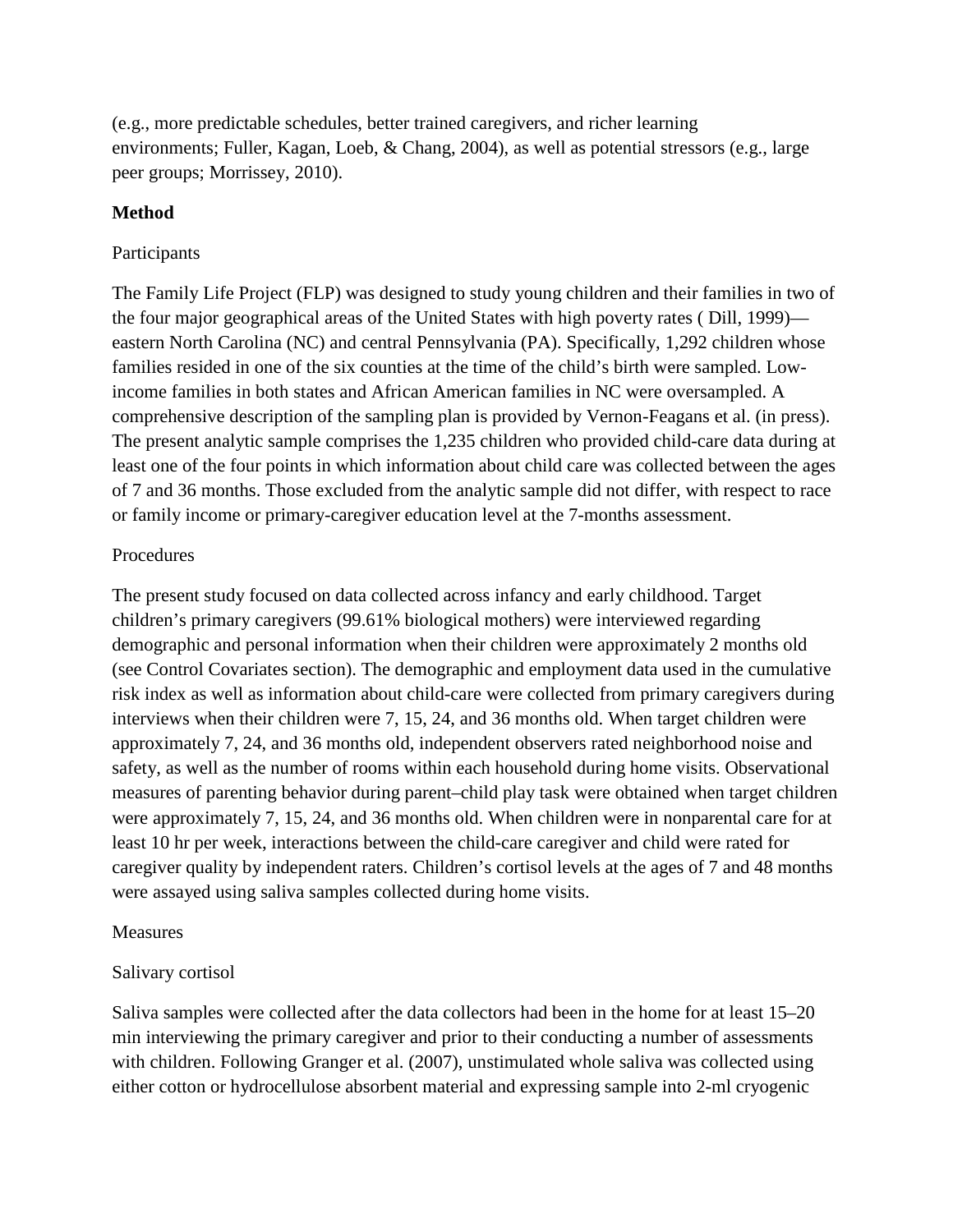storage vials using a needleless syringe (cotton) or by centrifugation (hydrocellulose). Prior work has indicated no differences in cortisol concentrations associated with the two collection techniques ( Granger et al., 2007). Samples were immediately frozen at −20° C, shipped to the laboratory packed in dry ice, and subsequently frozen at −80° C. Saliva samples were assayed for salivary cortisol using a highly sensitive enzyme immunoassay that was cleared for use by a U.S. Food and Drug Administration 510k submission as an in vitro diagnostic measure of adrenal function (Salimetrics, State College, PA). The test used 25 μl of saliva (for singlet determinations), had a range of sensitivity from .007 to 3.0 ug/dL, and had average intra-and interassay coefficients of variation of less than 10% and 15%, respectively. All samples were assayed in duplicate. The criterion for repeat testing was variation between duplicates greater than 20%, and the average of the duplicates was used in all analyses. We log-transformed children's cortisol values at each time point to reduce positive skew.

Child temperature and primary caregiver ratings of hours since sleeping/napping, average hours of nightly sleep, hours of sleep the prior night, use of over-the-counter or prescription medications, and overall child health were considered as possible influences on child cortisol levels. Fewer average hours of sleep per night ( *r* = –.08, *p* = .02), fewer hours of sleep the prior night ( $r = -10$ ,  $p = .004$ ), and fewer hours since waking from sleeping/napping ( $r = -15$ ,  $p <$ .001) were modestly associated with higher cortisol levels. The modal time of day for the saliva collections was 10:00 a.m. at both 7 and 48 months. There was, however, some variability in collections times ( *SD*s = 2.88 and 2.91, respectively), and, as expected, time of day (24-hr clock) showed moderate negative associations with children's cortisol levels at both 7 and 48 months  $(r = -0.24, p < 0.001$ ; and  $r = -0.36, p < 0.001$ , respectively). All sleep and time-of-day variables were, thus, included as control covariates in the regression models discussed below.

## Child-care quantity

Children's primary caregivers provided the average hours per week that the child attended child care when the child was 7, 15, 24, and 36-months old. We operationalized child-care quantity as the average number of child-care hours per week, averaged across the four measurement periods occurring between the ages of 7 and 36-months. We divided child-care hours by 10 to reduce the decimal places in the tables; the figures are on the original metric.

## Child-care quality

Traditional measures of child-care quality, such as the Early Childhood Environment Rating Scale (ECERS; Harms & Clifford, 1980) or the Observational Record of the Caregiving Environment (ORCE; NICHD ECCRN, 1996) were unavailable in these data. We, thus, used independent ratings of caregivers' behavior toward the child, as scored with Home Observation for Measurement of the Environment scale (HOME; Caldwell & Bradley, 1984), as a proxy for child-care quality. HOME scale observations were made when the child was 7, 15, 24, and 36 months old. The infant/toddler version of the measure was used at the 7- through 24-month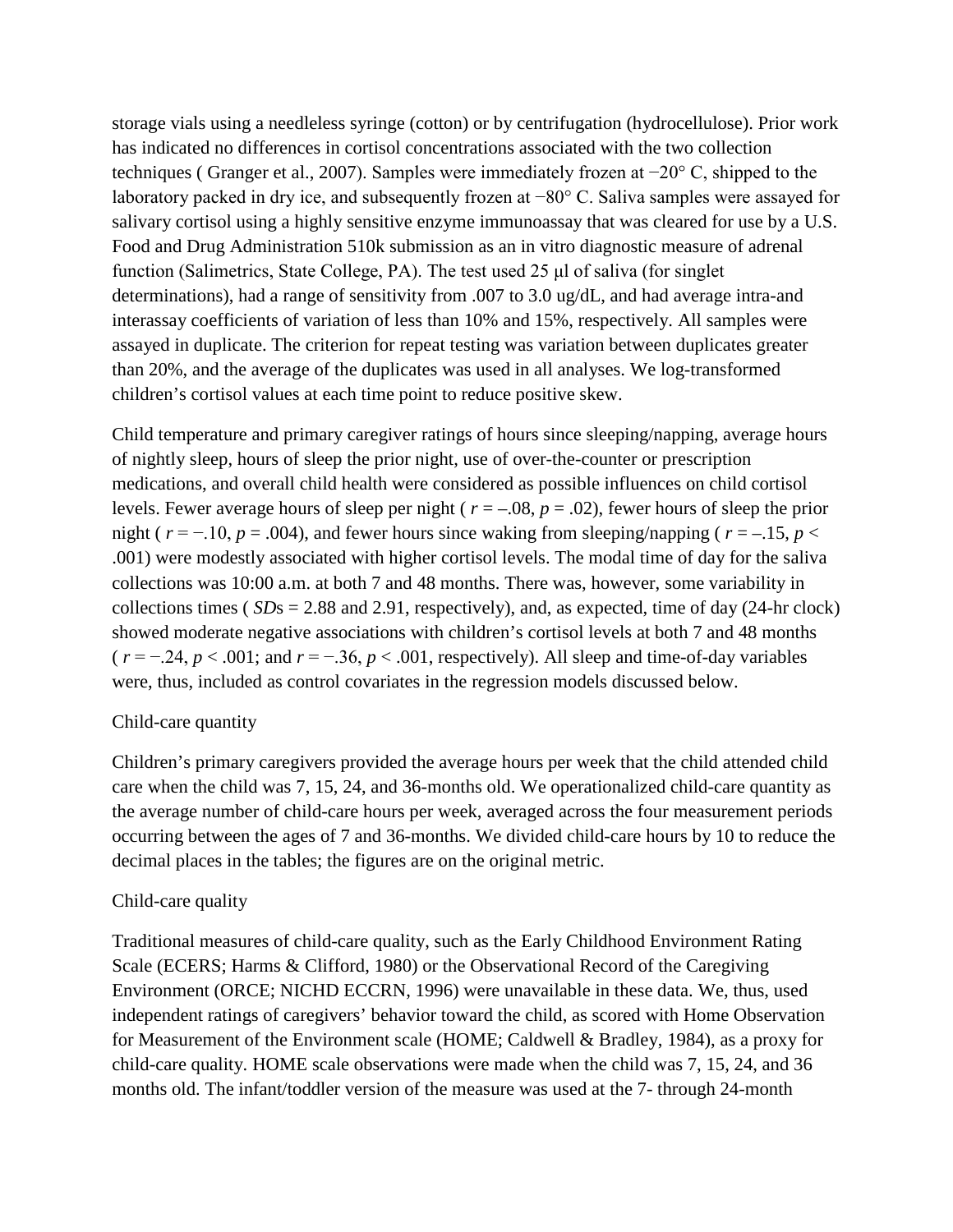observations. Informed by prior psychometric work ( Caldwell & Bradley, 1984), we created a Caregiver Responsivity subscale, based on 10 items tapping caregiver responsiveness and affection toward the child. We adopted a similar strategy to model a latent Caregiver Responsivity factor across the seven items in the preschool version of the measure. Across both versions of the HOME measure, we hypothesized that a single latent factor explained observed caregiver responsivity across the items within a given time point. As items were scored dichotomously, these models were fitted using a robust weighted least squares estimator (Mplus; Muthén & Muthén, 2009). Descriptions of the confirmatory factor analysis models are provided in the supplemental materials.

## Child-care type

Child-care type was reported by the child-care caregiver and was designated as center- versus other-based care (including parental) using dummy-codes at 7, 15, 24, and 36 months old. We aggregated these data as the number of spells—of the four time points measured—in which the child was reported to be in center-based care.

## Cumulative risk

Informed by extensive prior work with these data (see Vernon-Feagans et al., in press), we created a cumulative-risk composite comprising 8 variables—family income, maternal education, constant spouse/partner living in the home, hours of employment, occupational prestige, household density, neighborhood noise and safety, and positive parenting—that were measured at several points across infancy and early childhood. As described in detail in the supplemental materials, we created a continuous cumulative-risk index by reverse-scoring the positively framed variables, standardizing each risk measure, and averaging across the risks. Internal-consistency reliability across the items was reasonable ( $\alpha$  = .82). Higher scores reflect higher levels of cumulative risk.

## Control Covariates

Informed by prior studies (e.g., NICHD Study of Early Childhood and Youth Development; NICHD ECCRN, 2003), we adopted a variety of child and family covariates, in an attempt to adjust for potential confounding factors that could bias our estimates. Described in detail in the supplemental materials, our control covariates include: infant gender (male  $= 1$ ), race (African American = 1), temperament, mental development; primary caregiver reading ability, age at birth, AFDC receipt, Medicaid receipt, and research site  $(NC = 1)$ ; as well as aspects relevant to the measurement of cortisol, including time of saliva collection, time since nap/sleep, typical quality of sleep and prior-night sleep quality.

## Missing Data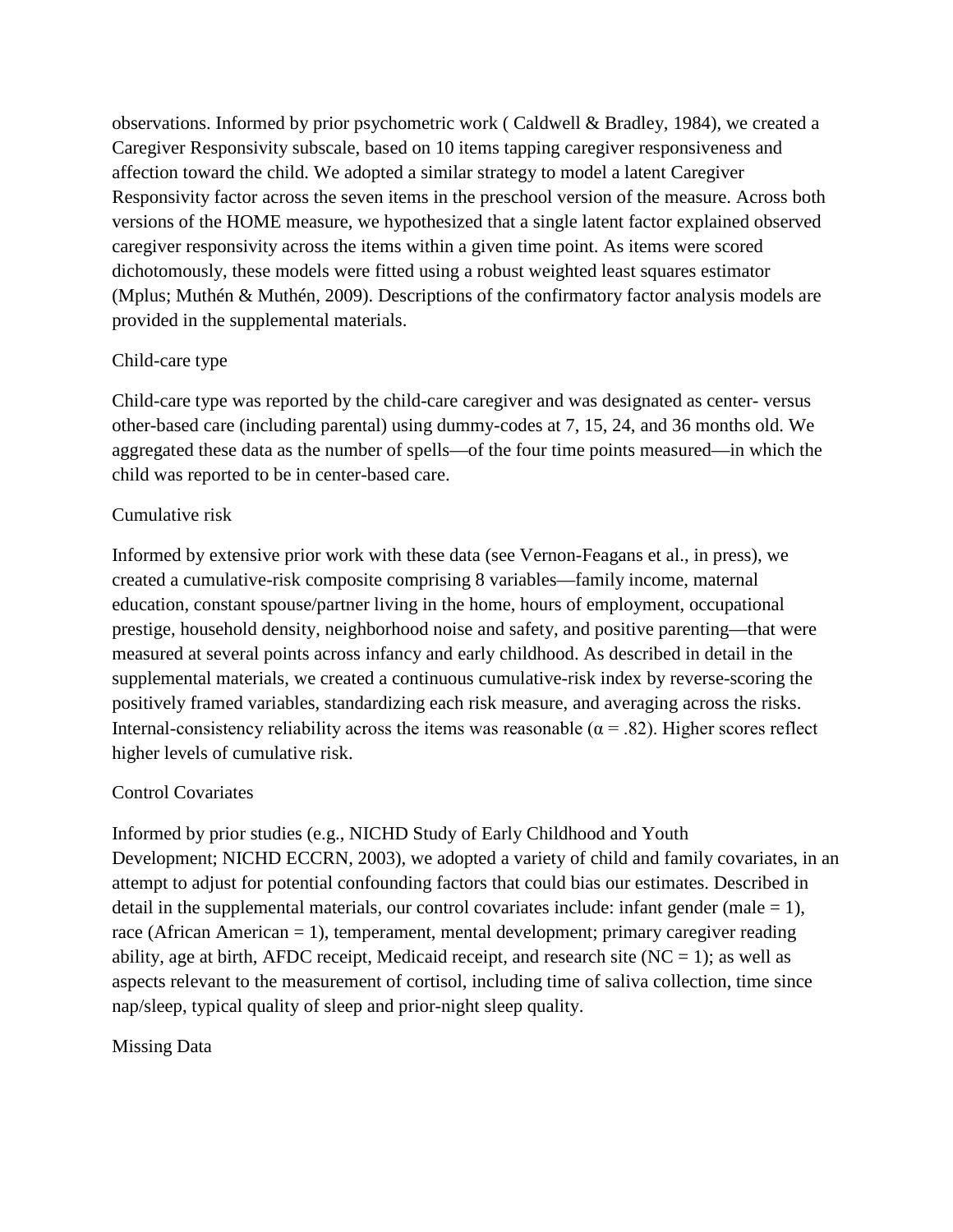As indicated in prior work (Blair, Raver, et al., 2011b), there is little evidence of selective attrition in the sample through 58 months, and missing data for the main covariates of interest in the present study were fairly minimal. For instance, 96% of children had data with respect to child-care quantity during at least one of the four measurement periods. Among these 1,235 children, the percentage of children with missing data with regard to child-care quantity ranged between 3% and 9% across the four measurement periods. Of those who had a spell of child care (i.e., 10 or more hours), the percentage with missing data for estimated child-care quality was 19%, and the percentage for those reporting center-based versus non-center-based care ranged from 23% to 31% for those attending 10 or more hours in care. Across the measures in the cumulative risk index, missingness ranged from 7%–16% at 7 months assessment to 14%–19% at 48 months assessment. Approximately 28% of children included in the analytic sample were missing salivary cortisol data at the 48 months assessment. To adjust for potential biases due to missing data, we used the robust full-information maximum likelihood (FIML) estimator available in Mplus (Version 5.21; Muthén & Muthén, 2009). FIML estimation helps to adjust for biases due to missing data under the assumption that missingness is conditional on observed variables that are included in the model and, after adjusting for these variables, are not conditional on unobserved values of the variables with missing data (i.e., "missing at random"; Collins, Schafer, & Kam, 2001).

#### Data-Analytic Plan

In a taxonomy of models, we first regressed children's 48-month salivary cortisol levels on their (a) prior cortisol levels at age 7 months; (b) child-care quantity, quality, and type; (c) the cumulative risk index; and (d) a set of additional control covariates. To test our key questions of interest, we subsequently allowed the respective effects of child-care quantity, quality, and type to vary as function of cumulative risk level by introducing the respective two-way interaction terms into the model. Each interaction term was fitted in a separate model. To consider the degree to which the two-way interaction between child-care quality and cumulative risk may be mitigated by quality or type, we subsequently added these respective three-way interactions into the model (along with their constituent two-way interactions).

All variables were centered on their respective grand means. All models were fitted using the robust maximum likelihood estimator available in the Mplus statistical platform (Muthén  $\&$ Muthén, 2009). Sampling weights were included in all models to adjust for the sampling plan. All comparisons of nested models were based on Satorra–Bentler (S-B; Satorra & Bentler, 1994) adjusted likelihood ratio tests. Per convention, we probed statistically significant interactions at 1 standard deviation below (i.e., low cumulative risk) and 1 standard deviation above (i.e., high cumulative risk) the cumulative risk mean using tests of model constraints.

#### **Results**

Preliminary Analyses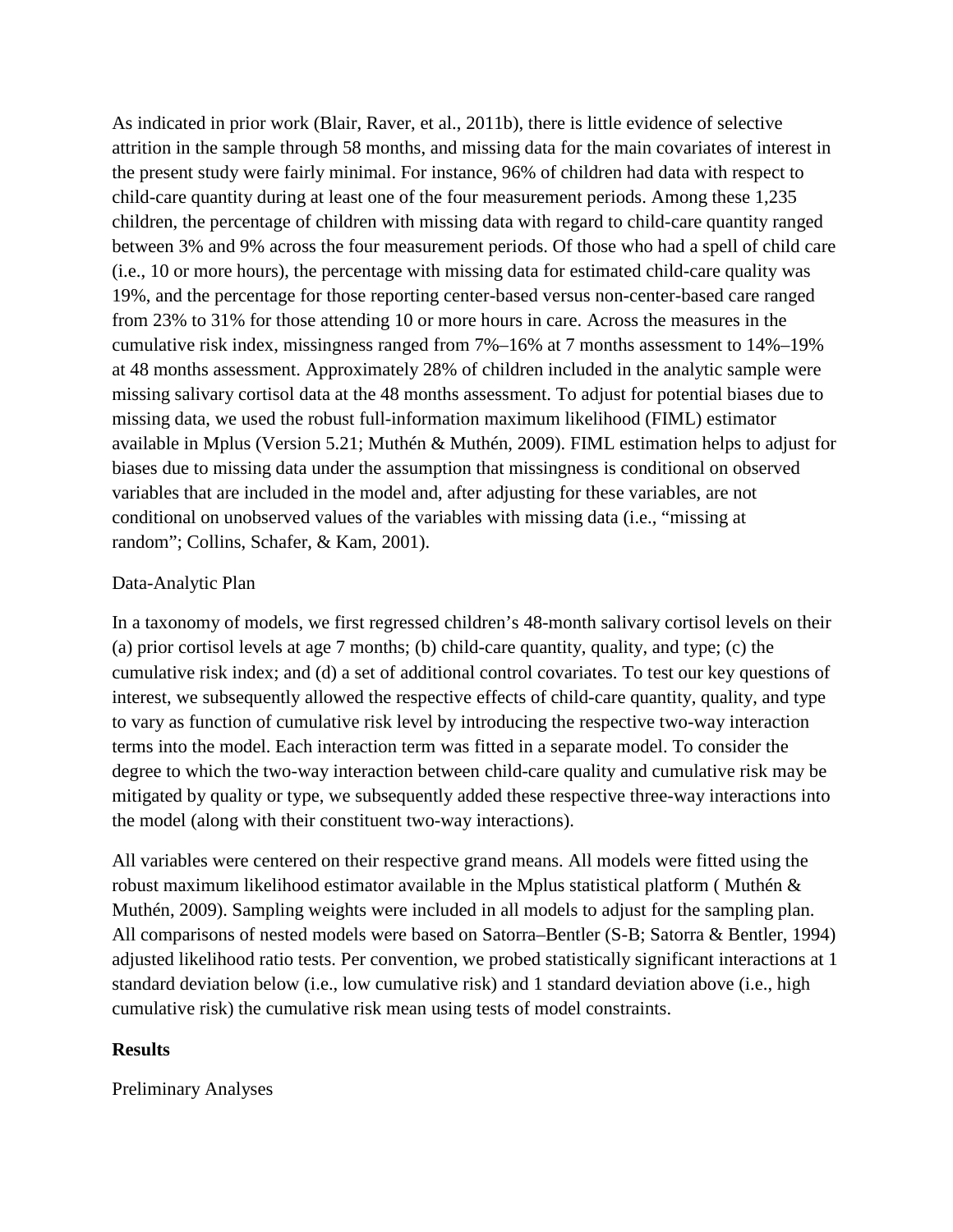Across the first 36 months of life, children spent approximately 20.90 hr in child care per week, on average. Just over a third of the children (35%) were in 10 or fewer hours of care per week, on average, and approximately a third of the children (32%) were in 30 or more hours of child care per week. The average hours per week spent in child care tended to increase, on average, as children grew older, and there was moderate to strong rank-order stability in children's childcare hours over this period ( $rs = .35 p < .001$  to .61  $p < .001$ ). Approximately 20% of the children attended at least two (of four) occasions in center-based care. As shown in Table 1, children spending more hours in child care per week and those spending a greater proportion of their time in center-based care tended to experience slightly lower quality care, on average  $(r = -1)$ .11;  $p = .003$  and  $r = -.29$ ;  $p < .001$ , respectively). Although there was some indication that lower quality care was correlated with higher levels of salivary cortisol at 7 months ( $r = -12$ ,  $p =$ .002), no such relation emerged with children's cortisol levels at the age of 48 months. Neither child-care hours nor type were correlated with children's cortisol levels at either 7 or 48 months. Rank-order stability in children's cortisol levels over time was rather modest ( $r = .16$ ,  $p < .001$ ).

# **[Table 1 Omitted]**

On average, children with higher levels of cumulative risk tended to attend fewer hours in child care per week ( $r = -.09$ ,  $p = .001$ ), and when they did attend child care, they tended to experience lower quality care ( $r = -0.26$ ,  $p < 0.001$ ). Notably, the former correlation was quite modest. Cumulative risk was not correlated with attending center-based care ( $r = -0.04$ ,  $p = 0.19$ ). There was a weak positive correlation between number of cumulative risks and children's cortisol levels at both 7 ( $r = .11$ ,  $p < .001$ ) and 48 ( $r = .11$ ,  $p = .002$ ) months of age; higher levels of risk were rather weakly associated with higher cortisol levels.

Child Care, Cumulative Risk, and Salivary Cortisol

As displayed in Column A of Table 2, there were no main-effect relations evident between any of the child-care variables and children's subsequent cortisol levels at 48 months. The main effect of cumulative risk also failed to reach statistical significance, after adjusting for the control covariates. As expected, children's prior levels of salivary cortisol at 7 months old were positively—albeit, modestly—associated with their 48-month cortisol levels ( $B = 0.11$ ,  $p <$ .001). This relation corresponded to a standardized regression coefficient of .12; a standard deviation difference in 7-month salivary cortisol level was associated with a .12 standard deviation cortisol difference at 48 months of age.

# **[Table 2 Omitted]**

Subsequent models (Column B) indicated that the relation between child-care quantity and children's later cortisol levels was conditional on their level of cumulative risk. Specifically, there was evidence of a crossover interaction ( $B = -0.09$ ,  $p = .002$ ;  $\Delta R2 = .02$ ), such that the magnitude and direction of the association between child-care hours and children's 48-month cortisol levels was conditional on level of cumulative risk. As displayed in Figure 1, in the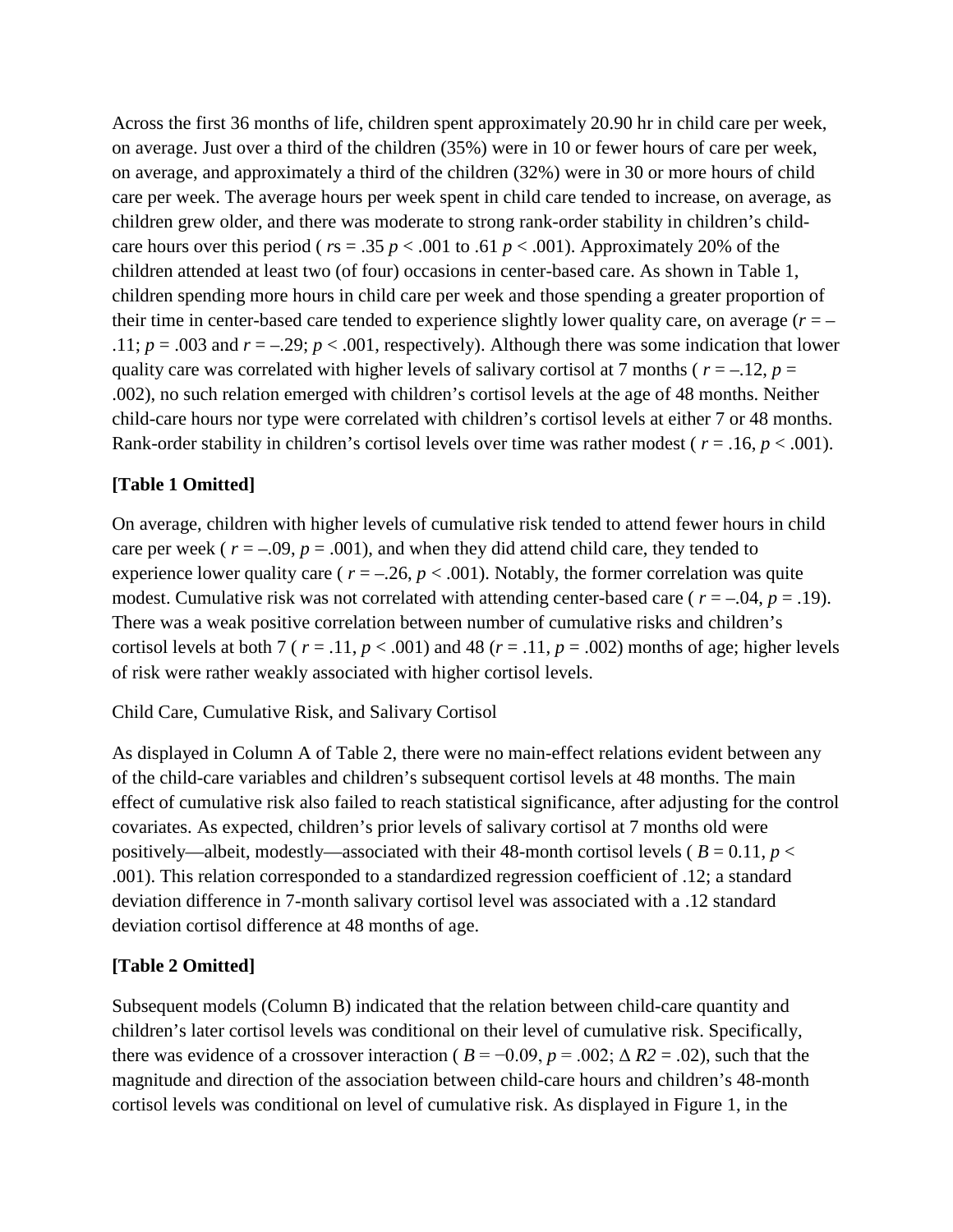context of low environmental risk (i.e., 1 *SD* below the mean), greater hours in child care were associated with higher levels of salivary cortisol at 48 months ( $B$ low\_risk = 0.07,  $S$ - $B\Delta\chi^2$  = 12.48,  $\Delta df = 1$ ,  $p < .001$ ). This conditional relation was evident, after adjusting for children's 7month cortisol levels, child-care quality and type, and the other control covariates. This simple slope corresponded to a conditional standardized association of approximately .16.

# **[Figure 1 Omitted]**

In contrast, in the context of high levels of cumulative environmental risk—designated here as a standard deviation above the mean—the direction of the relation was inversed; greater hours in child care were predictive of lower cortisol levels at 48 months (*Bhigh\_risk* =  $-0.05$ , S-B $\Delta \chi$ <sup>2</sup> = 4.04,  $\Delta df = 1$ ,  $p = .04$ ). This corresponded to standardized simple slope of -.12.

As shown in Columns C and D of Table 2, there was no evidence of similar interactions between child-care quality or type (respectively) with level of cumulative risk. As displayed in Columns E and F in Table 2, there was also no indication that the interaction between child-care hours and cumulative risk was conditional on child-care quality or type, respectively. In subsequent models (not shown), we tested a series of models in which we allowed the effects of child-care quantity, quality and type, cumulative risk, and the respective two-way interactions between these childcare variables and cumulative risk to vary as a function of gender and infant temperament and cortisol level at age 7 months, respectively. No two- or three-way interactions emerged at traditional or Bonferonni-adjusted levels of statistical significance.

## **Discussion**

A convergent literature suggests that children's child-care experiences may impact HPA-axis functioning (see Geoffroy et al., 2006; Phillips et al., 2011; Vermeer & van IJzendoorn, 2006). However, the majority of the extant findings have been based on studies of children from relatively low-risk samples. Growing evidence from multiple literatures suggests that links between children's child-care experiences and their subsequent development may differ markedly for children from comparatively higher risk environments. The aim of the present study was to test whether relations between children's child-care experiences and their subsequent cortisol levels at 48 months (controlling 7-month levels) were moderated by children's broader levels of risk. Our results provided some support for such interactive effects. Specifically, there was evidence of a crossover interaction. In the context of low levels of risk, greater hours in child care per week between the ages of 7 and 36 months were predictive of higher cortisol levels at 48 months. In contrast, in the context of high levels of environment risk, greater hours in child care per week were predictive of *lower* cortisol levels at 48 months old. No similar interaction effects emerged for child-care quality or type, nor did child-care quality or type mitigate the interactive effects of child-care quantity and cumulative risk.

Child-Care Quantity, Cumulative Risk, and HPA-Axis Functioning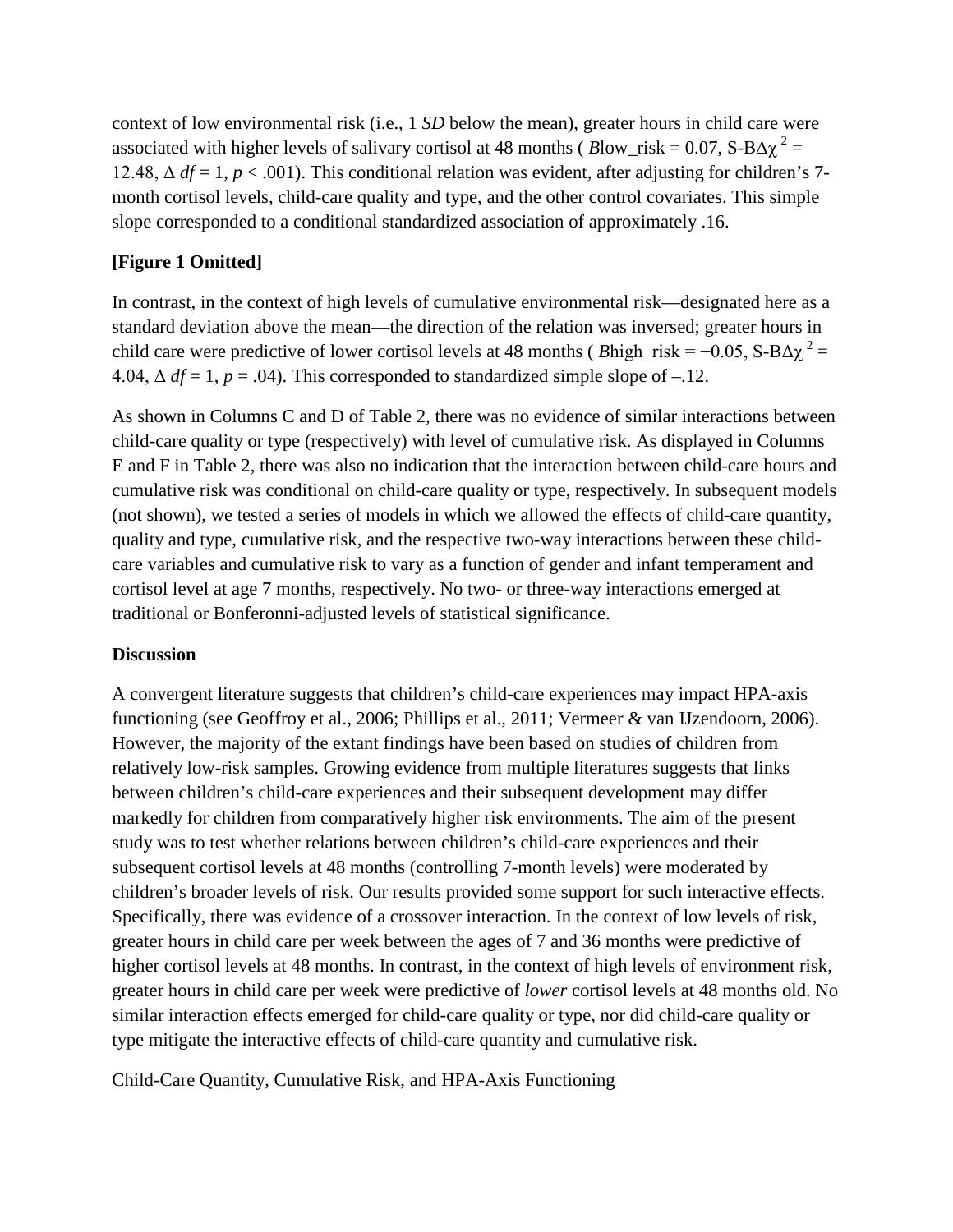Prior work with lower risk samples has shown that attending child care may be associated with elevated adrenocortical activity over the course of the child-care day. Although our study considered a different metric of children's HPA-axis activity—basal cortisol levels, rather children's daily diurnal rhythms—our findings suggest that links between children's level of child-care exposure and their subsequent cortisol levels were contingent on their broader levels of environmental risk. Specifically, for children with low levels of environmental risk, greater average hours in child care per week between the ages of 7 and 36 months were associated with higher cortisol levels at 48 months. The direction of this relation, however, was inversed for children with higher levels of cumulative risk factors. For instance, for children with cumulative risk levels that were a standard deviation above the mean, greater hours in child care per week were predictive of *lower* cortisol levels at 48 months. Although this conditional association was somewhat modest—corresponding to a standardized regression coefficient of approximately .12—the effect was robust after adjusting for several control covariates, including children's prior cortisol levels at 7 months. In fact, this standardized conditional association for child care hours is almost as strong a predictor of children's 48-month cortisol levels as children's 7-month cortisol levels.

These findings are consistent with prior studies considering interactive effects between environmental risk and child-care exposure in the context of children's behavioral outcomes. For instance, Côté et al. (2007, 2008) found that the prototypical link between greater hours of child care and heighted levels of child aggression is less pronounced and sometimes reversed for children from higher risk environments.

Further, the positive association between weekly hours of child care and cortisol for children with no or limited environmental risks is to some extent consistent with a convergent body of findings from studies of lower risk samples. Specifically, this work has shown that contrary to their normative diurnal cortisol patterns on non-child-care days, children tend to show increases in their cortisol levels over the course of the day on days in which they attend child care ( Geoffroy et al., 2006; Phillips et al., 2011; Vermeer & van IJzendoorn, 2006). Although measures of children's diurnal cortisol levels over time were not collected in the present study, theory suggests that regular and repeated activation of the HPA axis may lead to systemic changes in HPA-axis functioning. Models of allostasis and allostatic load ( Ganzel, Morris, & Wethington, 2010; McEwen, 2002) posit that the HPA axis, in coordination with other stressresponse systems (e.g., sympathetic and parasympathetic nervous systems), shows regular changes and adaptations that allow the organism to anticipate and respond to normative, transient environmental stressors. However, repeated and chronic activation is also proposed to cause "wear and tear" on these systems, leading to potential changes in their homeostatic set points over time ( Ganzel et al., 2010; McEwen, 2002).

Empirically, links between repeated HPA-axis activation and long-term changes in children's overall cortisol levels are somewhat unclear. Indeed, some work suggests that chronic activation of the HPA axis—perhaps, particularly given nonspecies-typical environmental stressors, such as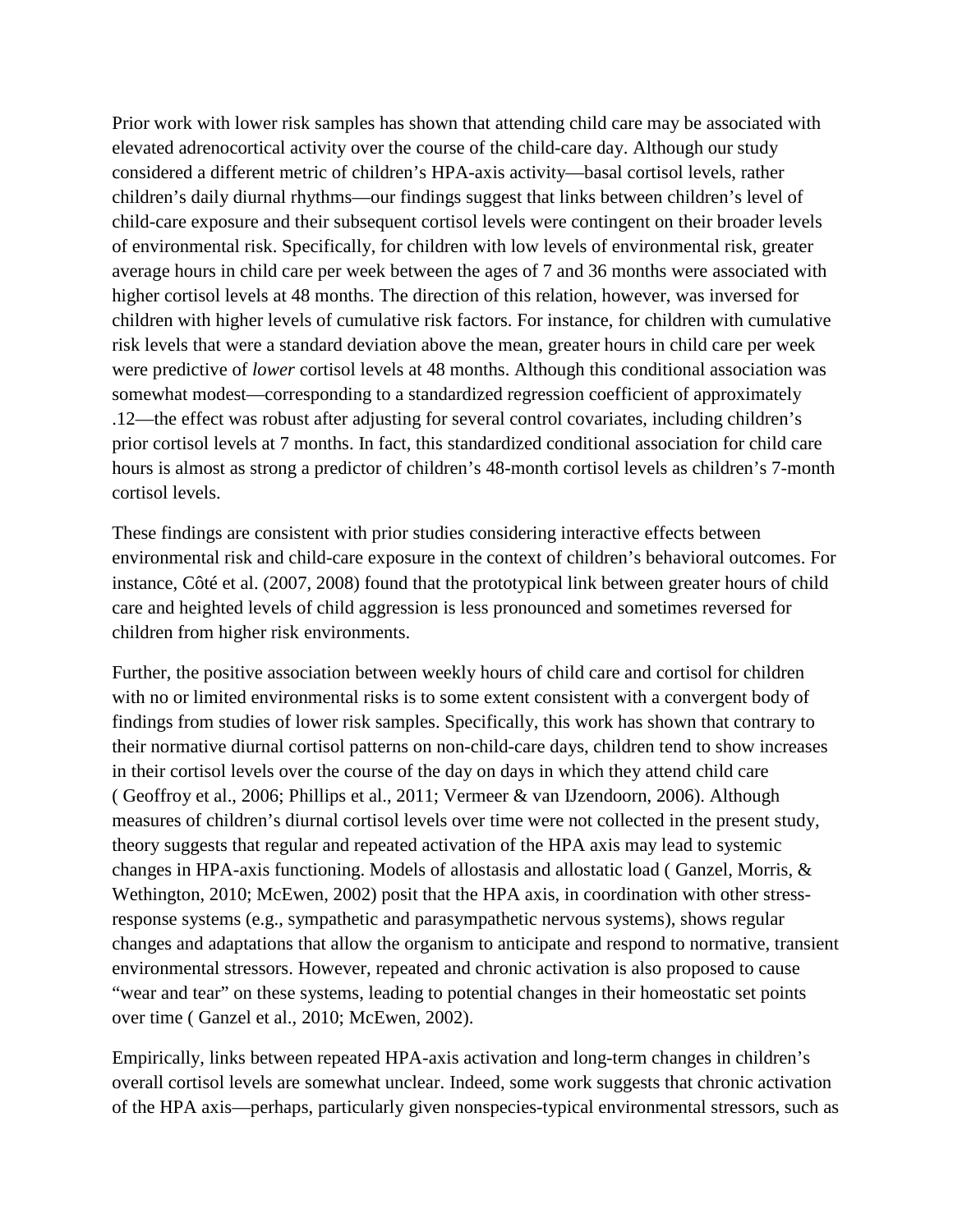the extreme deprivation—may lead to blunted HPA-axis response indicated by hypocortisolism ( Tarullo & Gunnar, 2006). However, other evidence suggests that chronic cumulative stressors—such as those that tend to be more prevalent in low-income contexts—are associated with elevated levels of basal cortisol ( Evans & English, 2002) and allostatic load (comprised partially of elevated cortisol levels; Evans & Kim, 2012). Thus, although the long-term effects of children's child-care experiences on the developing HPA axis remain unclear, it seems possible that for those who face limited environmental risk, greater time spent in child care could represent a chronic stressor that up-regulates basal cortisol levels over time.

In contrast, for children facing high levels of environmental risk outside child care, attending greater hours in child care may be associated with comparatively more normative diurnal cortisol profiles that support the down-regulation of the HPA axis over time. The limited available work suggests that—unlike their more affluent peers—children at risk due to economic adversity may show a normative diurnal decline in their cortisol levels across the child-care day ( Rappolt-Schlichtmann et al., 2009). This may be explained by the possibility that for children facing heightened environmental risk, child care may be comparatively less physiologically stressing than their experiences outside child care. Therefore, the finding for child-care quantity for these children may partially reflect a dose–response relation, such that child care is a mechanism through which these children spend less time in more highly stressful environments. In turn, HPA-axis functioning may adapt to the comparatively lower levels of stress in child care. This, of course, remains a question to be addressed directly. However, there is some indication that changing the environments of children at environmental risk may have effects on system-wide HPA-axis functioning. For example, although the findings are likely representative of comparatively greater environmental risks, as well as a more dramatic intervention compared with child care, Dozier et al. ( Bernard, Butzin-Dozier, Rittenhouse, & Dozier, 2010) found that children from high-risk contexts (i.e., contact with child protective services) who were subsequently placed in foster care showed lower cortisol levels across the day than did those who remained in their homes. As such, the present findings and prior work are consistent with the idea that child care may play a buffering role for children facing heightened environmental risk.

Notably, our design differs from prior studies in ways that make it difficult to compare the findings across studies directly. For instance, few studies have directly tested the effects of childcare "dosage." Instead, most studies are based on samples of children attending relatively fulltime care (i.e., 30+ hr). The limited extant findings with respect to child-care dosage have been somewhat mixed. For instance, contrary to typical findings for children attending full-day care, Gunnar, Tout, de Haan, Pierce, and Stansbury (1997) failed to find elevated afternoon cortisol levels in their study of children attending half-day care, possibly suggesting that higher levels of child-care exposure may be required to affect HPA-axis functioning. Other short-term studies have shown no relation between weekly child-care hours and changes in children's diurnal cortisol levels ( Vermeer et al., 2010). In contrast, long-term studies have shown that spending greater amounts of time in center-based care in the first 3 years of life (but not weekly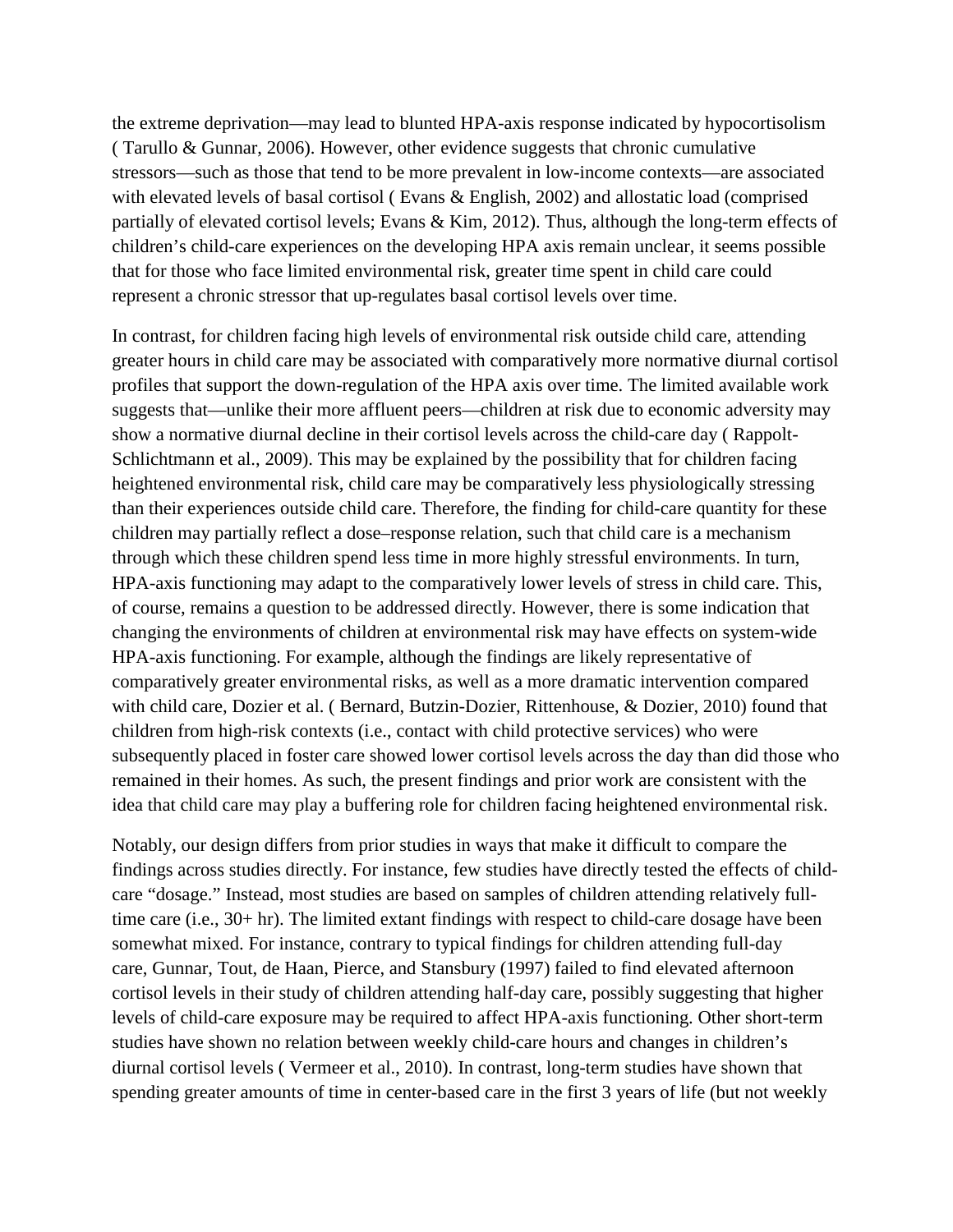hours, per se) to be predictive of a *lower* awakening cortisol levels in adolescence ( Roisman et al., 2009). In addition, these authors failed to find interactions between children's child-care experiences and parental sensitivity, suggesting that child-care effects were not particularly pronounced for those with less sensitive parents—one of the risk factors considered in the present study. It should be noted, however, that cortisol response is typically considered to be a distinct process from typical HPA-axis functioning throughout the day ( Chida & Steptoe, 2009), and the sample considered by Roisman et al. was diverse, but not reflective of especially highrisk families. Thus, although our findings with respect to child-care quantity are consistent with theory, inconsistencies across the literature indicate that further replication is warranted.

#### Child-Care Quality and Type, Cumulative Risk, and HPA-Axis Functioning

Contrary to our hypotheses, child-care quality was not associated with children's 48-month cortisol levels. There were no main-effect relations, nor did quality interact with cumulative risk or moderate the two-way interaction between child-care hours and cumulative risk. These null relations were somewhat unexpected. Ample prior evidence has indicated that children who attend higher quality child care tend to show diurnal cortisol patterns that are comparatively closer to normative diurnal declines ( Dettling et al., 2000; Sims et al., 2006; Vermeer et al., 2010). In addition, we reasoned that greater doses of high-quality care would serve as a comparatively stronger buffer against the effects of high environmental risk than equally high doses of lower quality care. Yet, similar to other longer term studies (e.g., Roisman et al., 2009), we found no relation between quality and children's cortisol levels.

These null relations may be explained in part by our proxy measure of child-care quality nonparental caregiver responsivity measured using the HOME scale ( Caldwell & Bradley, 1984). Traditional measures of child-care quality, such as the ECERS ( Harms & Clifford, 1980), which provide somewhat broader representations of structural, process, and physical quality of children's experiences in child care could account for the effects of child-care quantity on HPAaxis functioning. Indeed, there may be a dose–response relation between quality and quantity that emerges in the context of more comprehensive measures of quality (e.g., Votruba-Drzal et al., 2004). Notably, however, this was not evident in the present data.

There was also no evidence that attending center-based care was associated with children's cortisol levels. This relation was not moderated by cumulative risk, nor was the interaction between cumulative risk and child-care quantity mitigated by child-care type. We are hesitant to interpret null effects substantively; however, this aligns with some prior work, which has suggested that the prototypical diurnal cortisol increase seen on child-care days tends to occur irrespective of whether children attend center- or home-based child care ( Groeneveld, Vermeer, van IJzenfoorn & Linting., 2010; however, see Roisman et al., 2009, with respect to links between center-based care and cortisol awakening response in adolescence). Although centerbased care has been linked to potential stressors, such as noisier environments ( Groeneveld et al., 2010), larger peer groups ( Morrissey, 2010), and fewer teachers available per child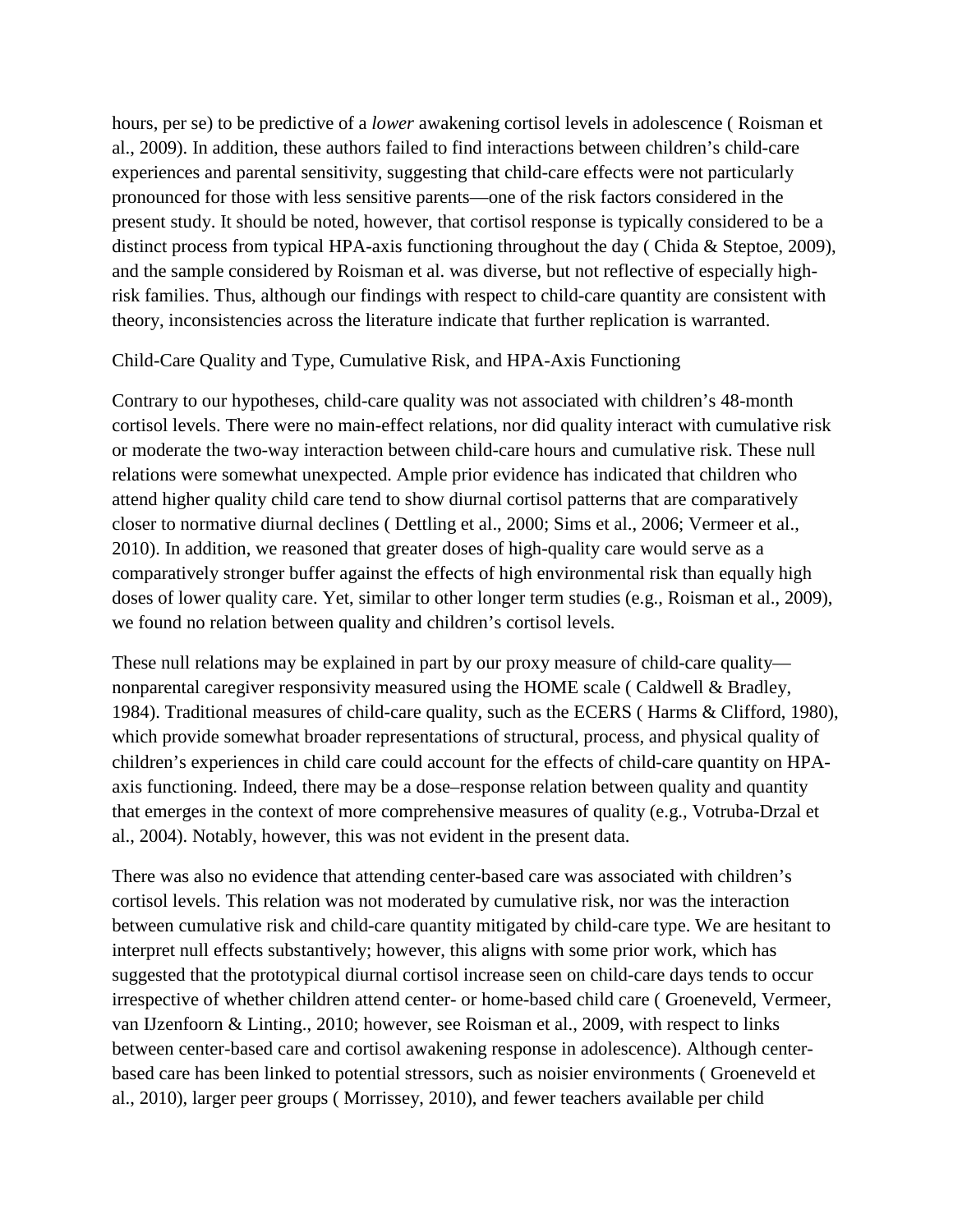( Groeneveld et al., 2010), center-based care has also been linked with potential supports against environmental stress, such as predictable schedules, better trained caregivers, and richer learning environments ( Fuller et al., 2004). With respect to HPA-axis functioning, these differing supports and challenges across child-care types may essentially cancel each other out, negating any effect of child-care type.

Thus, taken together, the present findings observed for child-care quantity were evident irrespective of child-care quality or type. This is consistent with some behavioral studies, which have shown that greater hours in child care are associated with children's social development in early childhood even after adjusting for quality and type (Belsky et al., 2007; NICHD ECCRN, 2003; however, see McCartney et al., 2010). Notably, as raised by others (e.g., NICHD ECCRN, 2003), the fact that the conditional child-care quantity relations were not explained by quality or type highlights the fact that the mechanisms underlying the effects of child-care quantity often remain unclear. There are likely other aspects of children's experiences in child care that were not measured in the present study, such as home and classroom chaos ( Groeneveld et al., 2010) and the quality of children's peer ( Gunnar, Sebanc, Tout, Donzella, & van Dulmen, 2003) and teacher–child ( Lisonbee, Mize, Payne, & Granger, 2008) relationships that may explain the relation between child-care quantity and HPA-axis functioning. These remain areas of future study. Notably, the present findings suggest that when possible, measuring contexts across home and child care may be critical to understanding their respective effects on development.

## Limitations and Future Directions

Although the present findings were robust after adjusting for several covariates potentially linked to both children's child-care experiences, as well as their subsequent cortisol levels, the potential endogeneity inherent in our study design precludes us from making any causal inferences. There may be unobserved (or unobservable) variables that explain the interactive effects illustrated presently. However, these potential unobserved confounds would have to explain both selection into cumulative risk and selection into child care, as well as why the direction of the child-care effects varies as a function of cumulative risk.

Unlike most prior work considering links between children's child-care experiences and HPAaxis functioning, in which researchers have tended to measure children's diurnal cortisol rhythms across the day, we used measures of children's cortisol level when they were at rest—after they had been given time to become acquainted with the home visitor being in their home and prior to engaging the child in a broader battery of tasks. We did not obtain multiple measures across the day, which could strengthen the reliability of our cortisol measures ( Hellhammer et al., 2007), as well as allow us to make more direct comparisons with the findings from prior work. Notably, this difference also raises a possible alternative interpretation of our findings. For instance, given that saliva was collected in children's homes by research assistants (RAs), it is possible that children from higher risk environments tended to show more cortisol reactivity to the RAs' presence and that this effect was mitigated for children attending child care, who may be more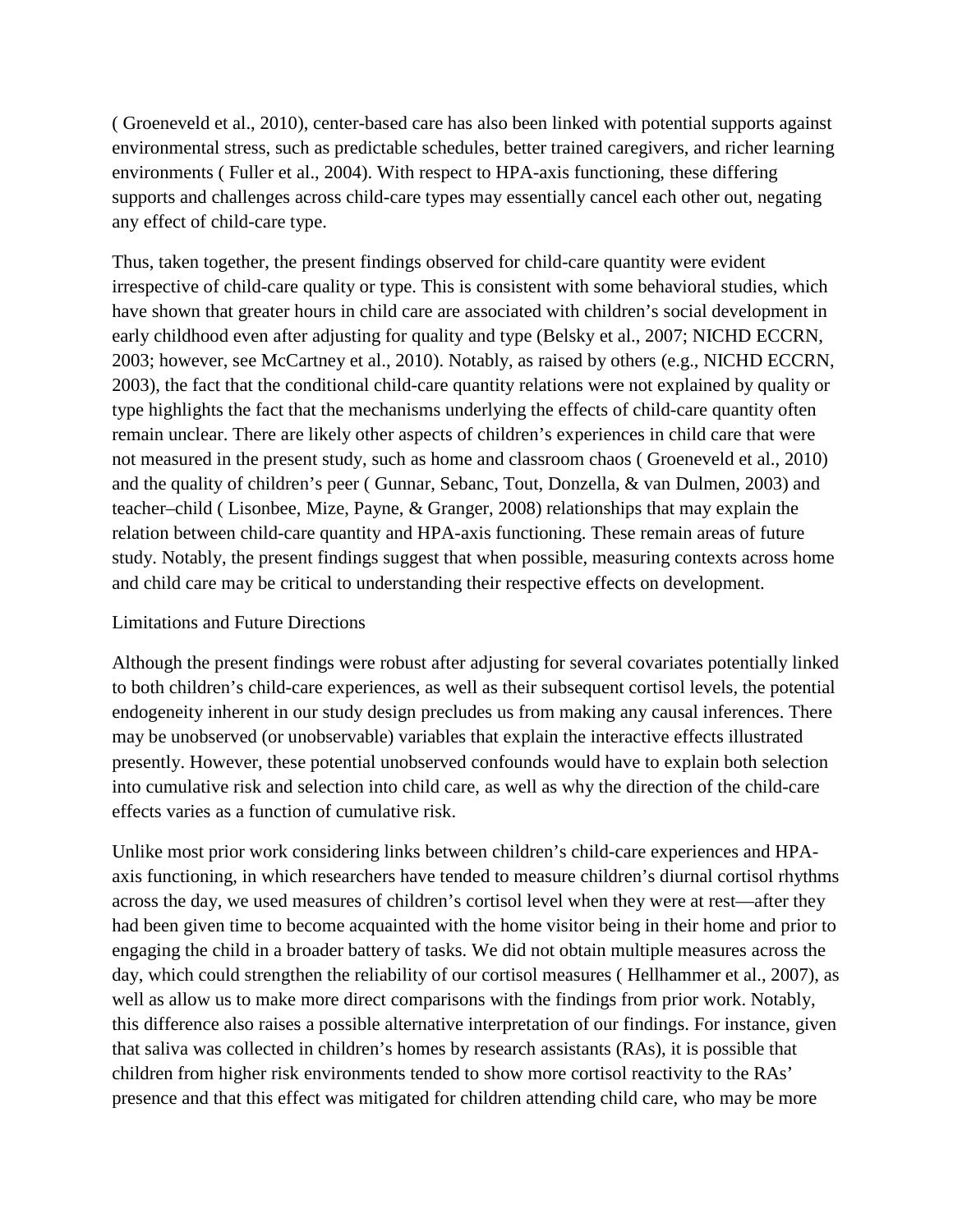regularly exposed to novel adults and social situations. That is, the interactive effects may, to some degree, tap cortisol reactivity to novel social events, rather than children's basal cortisol levels, per se. Ultimately, the correct interpretation remains unclear. Although we are unaware of work suggesting that children from higher risk environments tend to show heightened cortisol reactivity to novel adults, it is possible that this may be the case. It should be noted, however, that by 48 months, children in this sample had been receiving (typically, the same) RAs into their homes multiple times a year since infancy. Thus, although we cannot rule out the possibility that our cortisol measures may partially tap reactivity to the RAs, there is also reason to suspect that the RA visits to the home may not be interpreted by the child as being particularly novel.

Finally, it is worth noting that using terms like *buffering*, with respect to the negative relation between child-care quantity and children's cortisol levels for children with high levels of environmental risk, assumes implicitly that lower cortisol levels are substantively "better" than higher cortisol levels. Indeed, an alternative interpretation of the present findings could be that high levels of cumulative risk make these children particularly vulnerable to child-care effects that cause underactivation of the HPA-axis (i.e., hypocortsolism)—which is also a risk factor for less optimal cognitive functioning ( Lupien, Maheu, Tu, Fiocco, & Schramek, 2007) and behavior problems in later childhood ( Alink et al., 2008; Gunnar & Vazquez, 2006). This remains an empirical question to be addressed directly; however, prior work gives us reason to doubt this second interpretation. First, with these data, environmental risks like low-quality parenting ( Blair, Granger, et al., 2011) and household instability ( Blair, Raver, et al., 2011) are associated with higher rather than lower levels of cortisol. Second, higher rather than lower levels of cortisol are predictive of worse executive functioning and lower levels of academic achievement ( Berry, Blair, Willoughby, Granger, & the Family Life Project, 2012; Blair, Granger, et al., 2011). Thus, if the lower levels of cortisol predicted for high-risk children attending substantial hours of child care are a risk factor for less optimal development, it would seem to contradict prior findings with these data. Nonetheless, we intend to address these questions with respect to the potential secondary effects on children's behavior in future work.

## **Summary**

Despite these limitations and areas in need of future study, the present findings suggest that links between children's child-care experiences and their subsequent HPA-axis functioning may differ markedly for children from high- and low-risk contexts. For children facing few environmental risks, greater hours in child care per week in the first 3 years of life were predictive of higher cortisol levels at 48 months of age. This relation was inversed for those experiencing several environmental risks—greater hours in child care were predictive of lower cortisol levels. There was no evidence of main or interactive effects for child-care quality or type. These results demonstrate the importance of considering the extent to which links between child care and development may vary for those from different home contexts.

#### **Footnotes**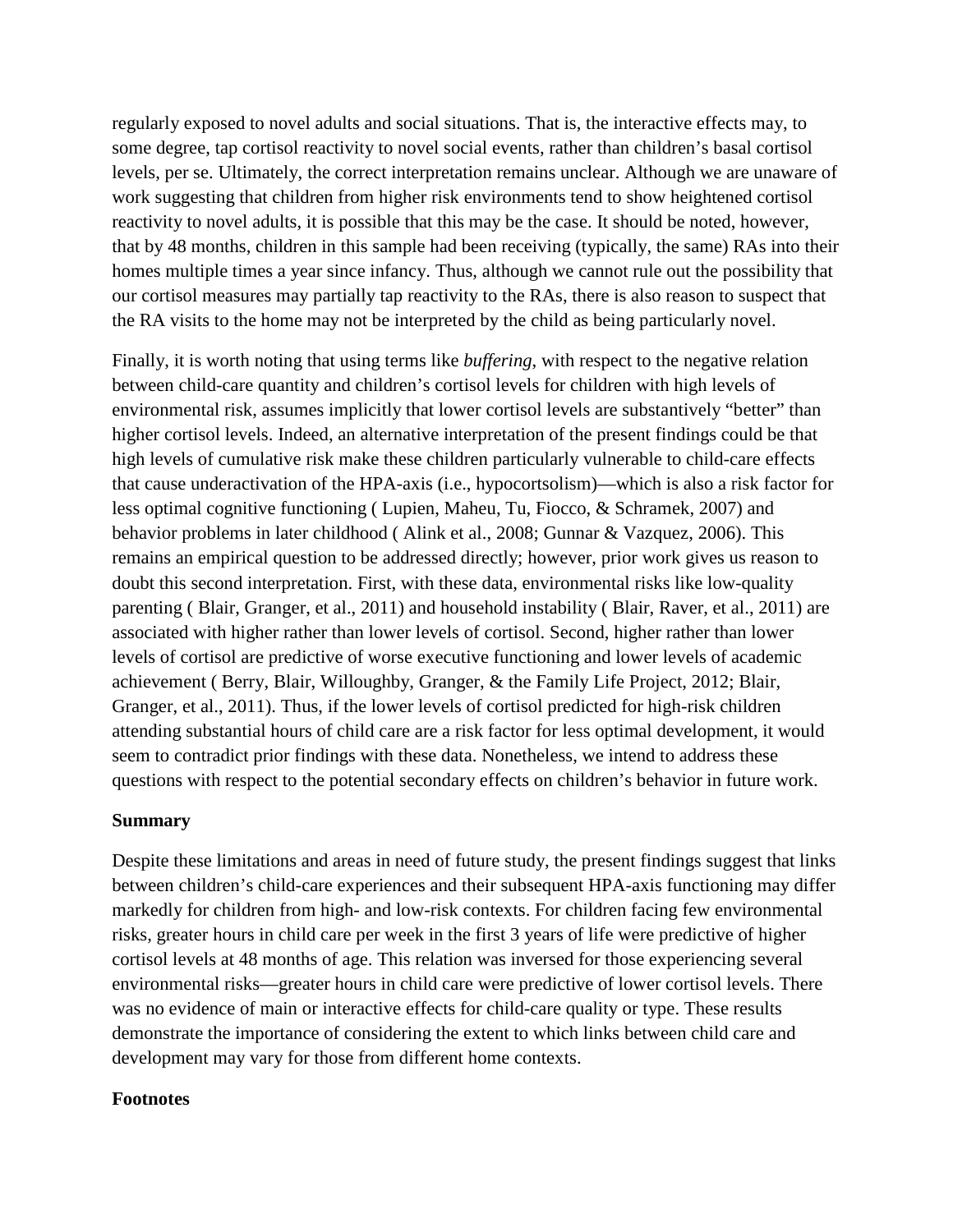1 We dropped one item (i.e., caregiver permits messy play) typically used in the Responsivity scale, as the confirmatory factor analysis models indicated that it was unassociated with the latent construct at each point in time.

2 We thank an anonymous reviewer for highlighting this interpretation.

# **References**

Ahnert, L., Gunnar, M. R., Lamb, M. E., & Barthel, M. ( 2004). Transition to child care: Associations with infant–mother attachment, infant negative emotion, and cortisol elevations. *Child Development*, *75*, 639– 650. doi: 10.1111/j.1467-8624.2004.00698.x

Alink, L. R. A., van IJzendoorn, M. H., Bakermans-Kranenburg, M. J., Mesman, J., Juffer, F., & Koot, H. M. ( 2008). Cortisol and externalizing behavior in children and adolescents: Mixed meta-analytic evidence for the inverse relation of basal cortisol and cortisol reactivity with externalizing behavior. *Developmental Psychobiology*, *50*, 427– 450. doi: 10.1002/dev.20300

Barnett, W. S., & Masse, L. N. ( 2007). Early childhood program design and economic returns: Comparative benefit–cost analysis of the Abecedarian Program and policy implications, *Economics of Education Review*, *26*, 113– 125. doi: 10.1016/j.econedurev.2005.10.007

Belsky, J., Vandell, D. L., Burchinal, M., Clarke–Stewart, K. A., McCartney, K., Owen, M. T., & the NICHD Early Child Care Research Network. ( 2007). Are there long-term effects of early child care?*Child Development*, *78*, 681– 701. doi: 10.1111/j.1467-8624.2007.01021.x

Bayley, N. ( 1969). *Bayley Scales of Infant Development*. New York, NY: Psychological Corporation.

Bernard, K., Butzin-Dozier, Z., Rittenhouse, J., & Dozier, M. ( 2010). Cortisol production patterns in young children living with birth parents vs. children placed in foster care following involvement of child protective services. *Archives of Pediatrics & Adolescent Medicine*, *164*, 438– 443. doi: 10.1001/archpediatrics.2010.54

Berry, D., Blair, C., Willoughby, M., Granger, D. A., & the Family Life Project Key Investigators. ( 2012). Salivary alpha-amylase and cortisol in infancy and toddlerhood: Direct and indirect relations with executive functioning and academic ability in childhood. *Psychoneuroendocrinology*, *37*, 1700– 1711. doi: 10.1016/j.psyneuen.2012.03.002

Blair, C., Granger, D. A., Kivlighan, K. T., Mills-Koonce, R., Willoughby, M., Greenberg, M. T., . . .Fortunato, C. K. ( 2008). Maternal and child contributions to cortisol response to emotional arousal in young children from low-income, rural communities. *Developmental Psychology*, *44*, 1095– 1109. doi: 10.1037/0012-1649.44.4.1095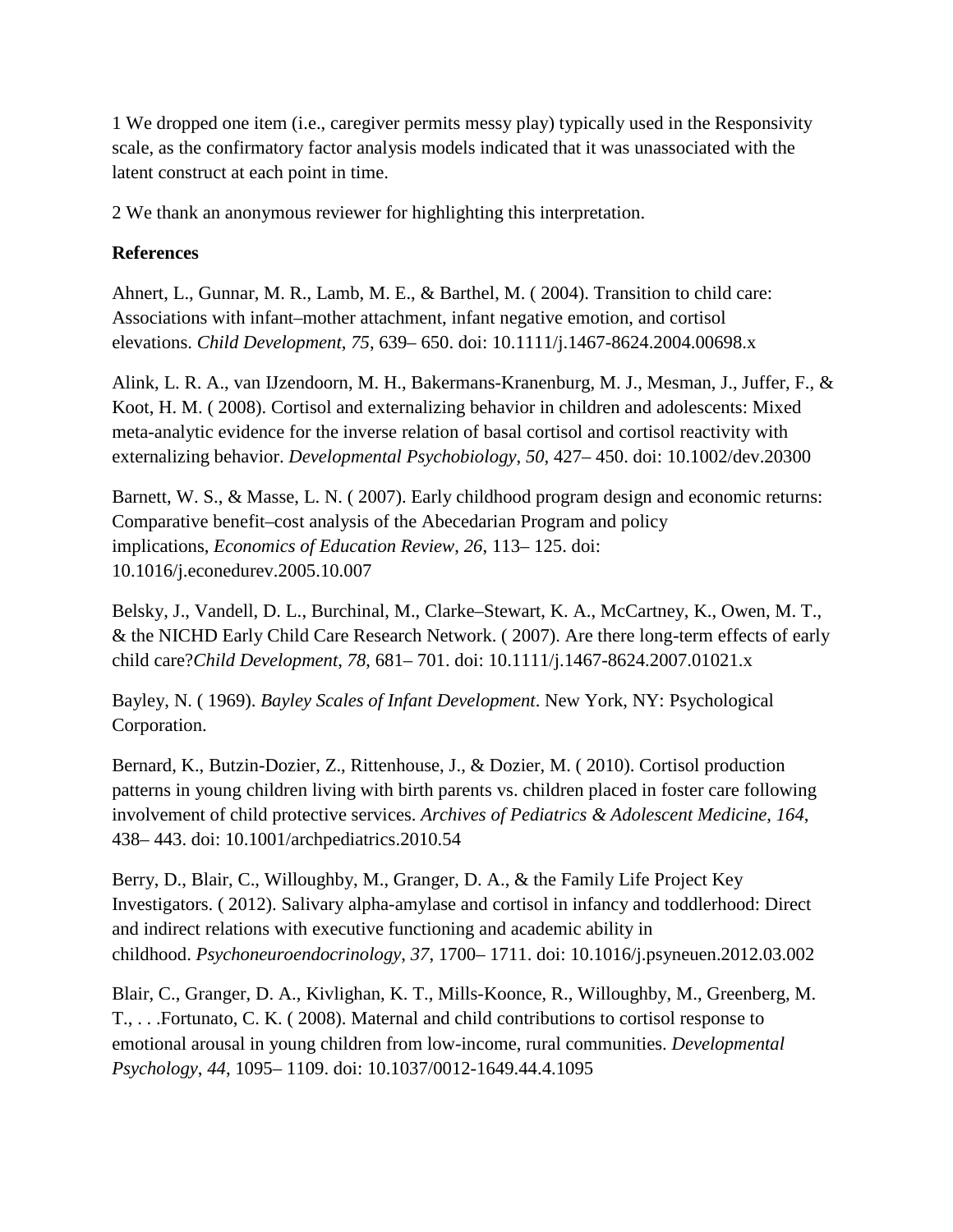Blair, C., Granger, D., Willoughby, M., Mills–Koonce, R., Cox, M., Greenberg, M. T., . . .the Family Life Project Key Investigators. ( 2011). Salivary cortisol mediates effects of poverty and parenting on executive functions in early childhood. *Child Development*, *82*, 1970– 1984. doi: 10.1111/j.1467-8624.2011.01643.x

Blair, C., Raver, C. C., Granger, D., Mills-Koonce, R., Hibel, L., & the Family Life Project Key Investigators. ( 2011). Allostasis and allostatic load in the context of poverty in early childhood [ Special issue]. *Development and Psychopathology*, *23*, 845– 857. doi: 10.1017/S0954579411000344

Burchinal, M. R., Roberts, J. E., Hooper, S., & Zeisel, S. A. ( 2000). Cumulative risk and early cognitive development: A comparison of statistical risk models. *Developmental Psychology*, *36*, 793– 807. doi: 10.1037/0012-1649.36.6.793

Caldwell, B. M., & Bradley, R. H. ( 1984). *Home observation for measurement of the environment*. Little Rock: University of Arkansas Press.

Chida, Y., & Steptoe, A. ( 2009). Cortisol awakening response and psychosocial factors: A systematic review and meta-analysis. *Biological Psychology*, *80*, 265– 278. doi: 10.1016/j.biopsycho.2008.10.004

Collins, L. M., Schafer, J. L., & Kam, C. M. ( 2001). A comparison of inclusive and restrictive strategies in modern missing data procedures. *Psychological Methods*, *6*, 330– 351. doi: 10.1037/1082-989X.6.4.330

Côté, S. M., Boivin, M., Nagin, D. S., Japel, C., Xu, Q., Zoccolillo, M., & Tremblay, R. E. ( 2007). The role of maternal education and non-maternal care services in the prevention of children's physical aggression. *Archives of General Psychiatry*, *64*, 1305– 1312. doi: 10.1001/archpsyc.64.11.1305

Côté, S. M., Borge, A. I., Geoffroy, M. C., Rutter, M., & Tremblay, R. E. ( 2008). Nonmaternal care in infancy and emotional/behavioral difficulties at 4 years old: Moderation by family risk characteristics. *Developmental Psychology*, *44*, 155– 168. doi: 10.1037/0012-1649.44.1.155

Crosby, D. A., Dowsett, C. J., Gennetian, L. A., & Huston, A. C. ( 2010). A tale of two methods: Comparing regression and instrumental variables estimates of the effects of preschool child care type on the subsequent externalizing behavior of children in low-income families. *Developmental Psychology*, *46*, 1030– 1048. doi: 10.1037/a0020384

Davis, E. P., Bruce, J., & Gunnar, M. R. ( 2002). The anterior attention network: Associations with temperament and neuroendocrine activity in 6-year-old children.*Developmental Psychobiology*, *40*, 43– 56. doi: 10.1002/dev.10012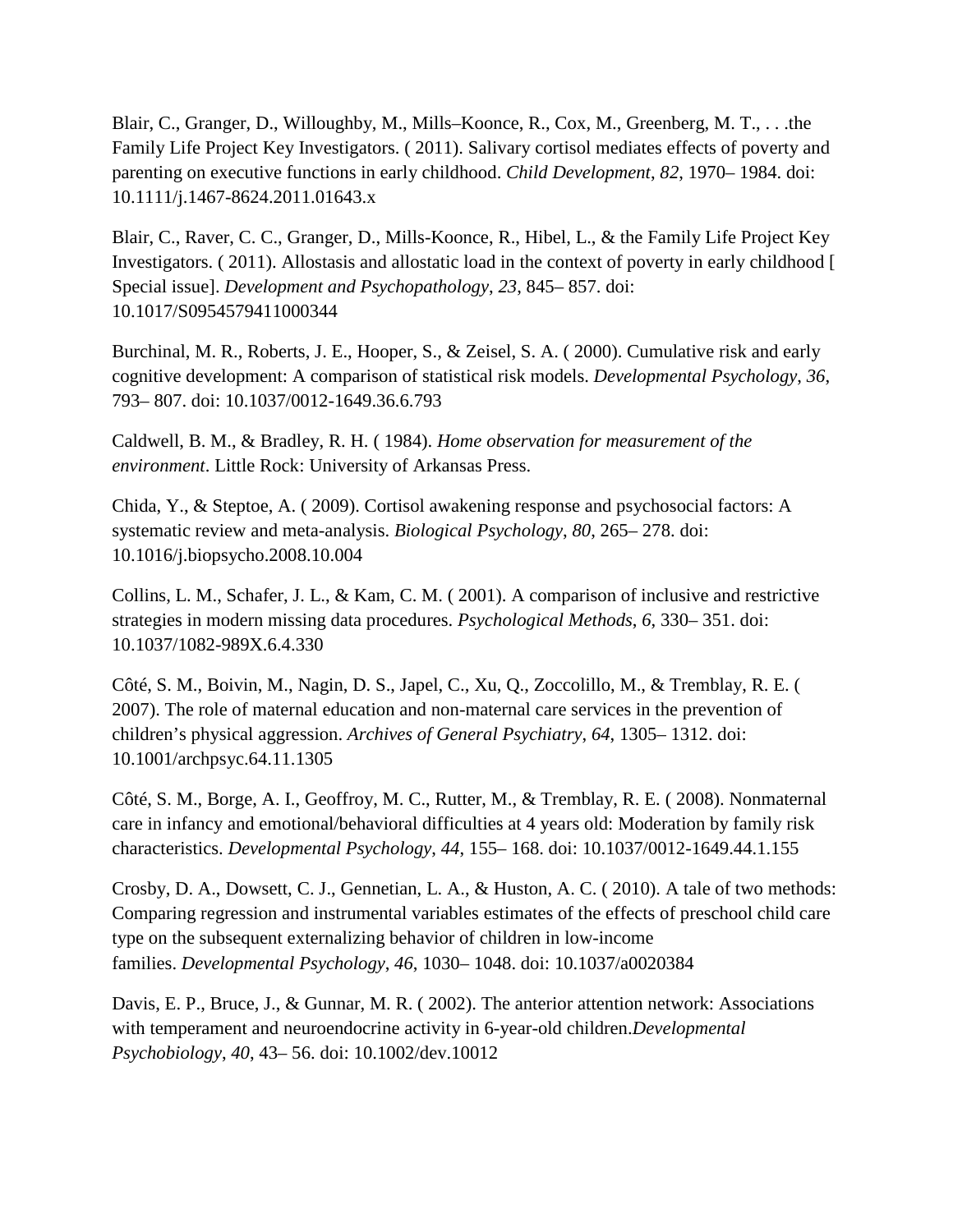Dearing, E., Berry, D., & Zaslow, M. ( 2008). Poverty during early childhood. In K.McCartney & D.Phillips ( Eds.), *Blackwell handbook of early childhood development* (pp. 399– 423). Malden, MA: Blackwell.

Dearing, E., McCartney, K., & Taylor, B. A. ( 2009). Does higher quality early child care promote low-income children's math and reading achievement in middle childhood?*Child Development*, *80*, 1329– 1349. doi: 10.1111/j.1467-8624.2009.01336.x

Dettling, A. C., Gunnar, M. R., & Donzella, B. ( 1999). Cortisol levels of young children in fullday childcare centers: Relations with age and temperament.*Psychoneuroendocrinology*, *24*, 519– 536. doi: 10.1016/S0306-4530(99)00009-8

Dettling, A. C., Parker, S. W., Lane, S., Sebanc, A., & Gunnar, M. R. ( 2000). Quality of care and temperament determine changes in cortisol concentrations over the day for young children in childcare. *Psychoneuroendocrinology*, *25*, 819– 836. doi: 10.1016/S0306-4530(00)00028-7

Dickerson, S. S., & Kemeny, M. E. ( 2004). Acute stressors and cortisol responses: A theoretical integration and synthesis of laboratory research. *Psychological Bulletin*,*130*, 355– 391. doi: 10.1037/0033-2909.130.3.355

Dill, B. T. ( 1999). *Poverty in the rural U.S.: Implications for children, families, and communities*. New York, NY: Annie E. Casey Foundation.

Cox, M. J., Paley, B., Burchinal, M., & Payne, C. C. ( 1999). Marital perceptions and interactions across the transition to parenthood. *Journal of Marriage and Family*, *61*, 611– 625. http://www.jstor.org/stable/353564

Ellen, I. G., Mijanovich, T., & Dillman, K.-N. ( 2001). Neighborhood effects on health: Exploring the links and assessing the evidence. *Journal of Urban Affairs*, *23*, 391– 408. doi: 10.1111/0735-2166.00096

Evans, G. W. ( 2004). The environment of childhood poverty. *American Psychologist*, *59*, 77– 92. doi: 10.1037/0003-066X.59.2.77

Evans, G. W., & English, K. ( 2002). The environment of poverty: Multiple stressor exposure, psychophysiological stress, and socioemotional adjustment. *Child Development*, *73*, 1238– 1248. doi: 10.1111/1467-8624.00469

Fuller, B., Kagan, S. L., Loeb, S., & Chang, Y. ( 2004). Child care quality: Centers and homebased settings that serve poor families. *Early Childhood Research Quarterly*, *19*, 505– 527. doi: 10.1016/j.ecresq.2004.10.006.

Evans, G. W., & Kim, P. ( 2012). Childhood poverty and young adults' allostatic load: The mediating role of childhood cumulative risk exposure. *Psychological Science*, *23*, 979– 983. doi: 10.1177/0956797612441218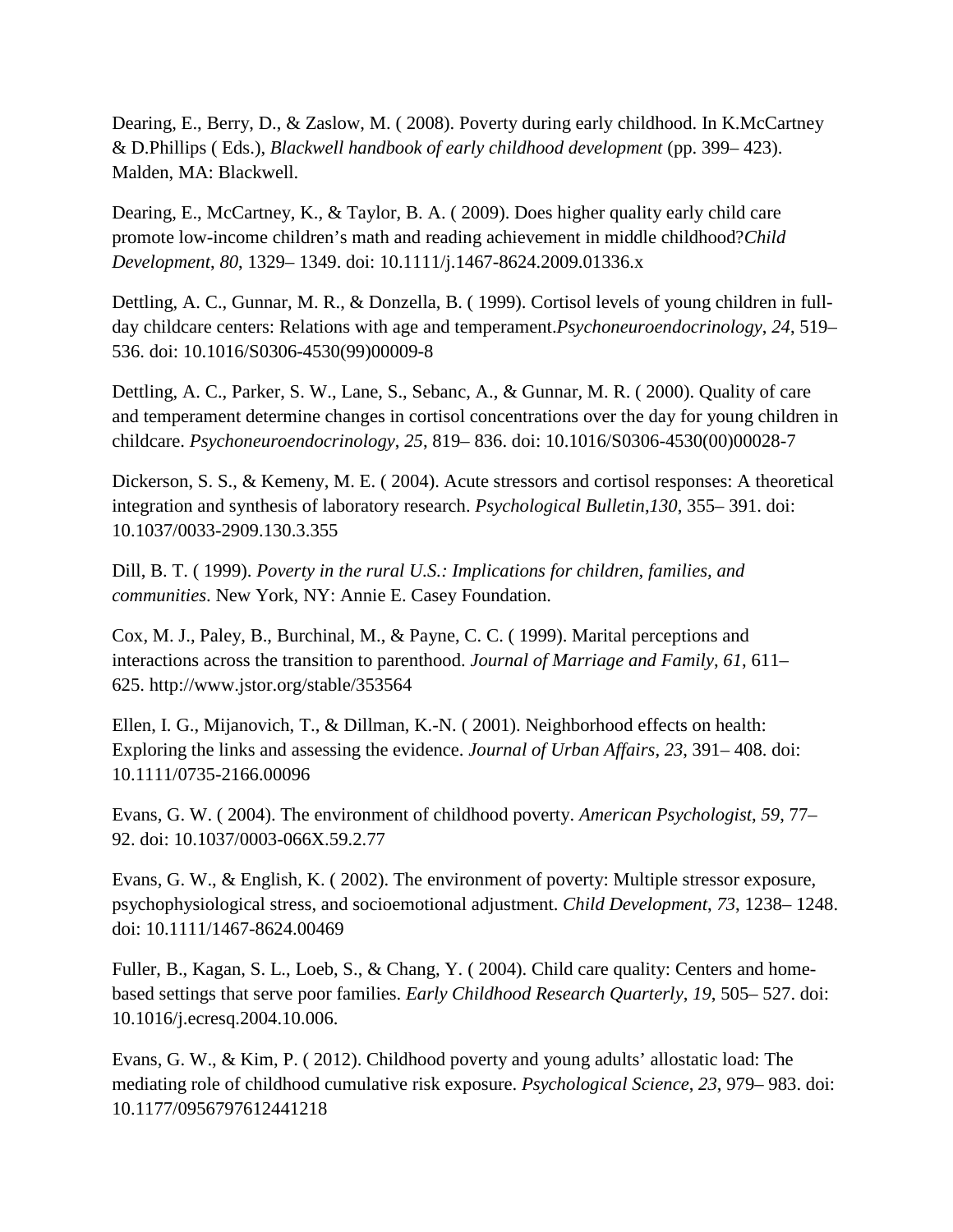Ganzel, B. L., Morris, P. A., & Wethington, E. (2010). Allostasis and the human brain: Integrating models of stress from the social and life sciences. *Psychological Review*,*117*, 134– 174. doi: 10.1037/a0017773

Geoffroy, M.-C., Côté, S. M., Parent, S., & Séguin, J. R. ( 2006). Daycare attendance, stress, and mental health. *Canadian Journal of Psychiatry/Revue canadienne de psychiatrie*, *51*, 607– 615.

Granger, D. A., Kivlighan, K. T., Fortunato, C., Harmon, A. G., Hibel, L. C., Schwartz, E. B., & Whemboula, G.-L. ( 2007). Integration of salivary biomarkers into developmental and behaviorally-oriented research: Problems and solutions for collecting specimens. *Physiology and Behavior*, *924*, 583– 590. doi: 10.1016/j.physbeh.2007.05.004

Groeneveld, M. G., Vermeer, H. J., van IJzendoorn, M. H., & Linting, M. ( 2010). Children's wellbeing and cortisol levels in home-based and center-based childcare. *Early Childhood Research Quarterly*, *25*, 502– 514. doi: 10.1016/j.ecresq.2009.12.004

Gunnar, M. R., & Donzella, B. ( 2002). Social regulation of the cortisol levels in early human development. *Psychoneuroendocrinology*, *27*, 199– 220. doi: 10.1016/S0306-4530(01)00045-2

Gunnar, M. R., Sebanc, A. M., Tout, K., Donzella, B., & van Dulmen, M. M. H. ( 2003). Peer rejection, temperament, and cortisol activity in preschoolers. *Developmental Psychobiology*, *43*, 346– 358. doi: 10.1002/dev.10144

Gunnar, M. R., Tout, K., de Haan, M., Pierce, S., & Stansbury, K. ( 1997). Temperament, social competence, and adrenocortical activity in preschoolers. *Developmental Psychobiology*, *31*, 65– 85. doi: 10.1002/(SICI)1098-2302(199707)31:1<65::AID-DEV6>3.0.CO;2-S

Gunnar, M. R., & Vazquez, D. ( 2006). Stress neurobiology and developmental psychopathology. In D. C. D. J.Cohen ( Ed.), Developmental psychopathology: Vol *2*.*Developmental neuroscience* ( 2nd ed., pp. 533– 577). Hoboken, NJ: Wiley.

Harms, T., & Clifford, R. M. ( 1980). *Early Childhood Environment Rating Scale*. New York, NY: Teachers College Press.

Hellhammer, J., Fries, E., Schweisthal, O. W., Schlotz, W., Stone, A. A., & Hagemann, D. ( 2007). Several daily measurements are necessary to reliably assess the cortisol rise after awakening: State- and trait components. *Psychoneuroendocrinology*, *32*, 80– 86. doi: 10.1016/j.psyneuen.2006.10.005

Israel, B., Schulz, A., Estrada-Martinez, L., Zenk, S., Viruell-Fuentes, E., Villarruel, A., & Stokes, C. ( 2006). Engaging urban residents in assessing neighborhood environments and their implications for health. *Journal of Urban Health*, *83*, 523– 539. doi: 10.1007/s11524-006-9053-6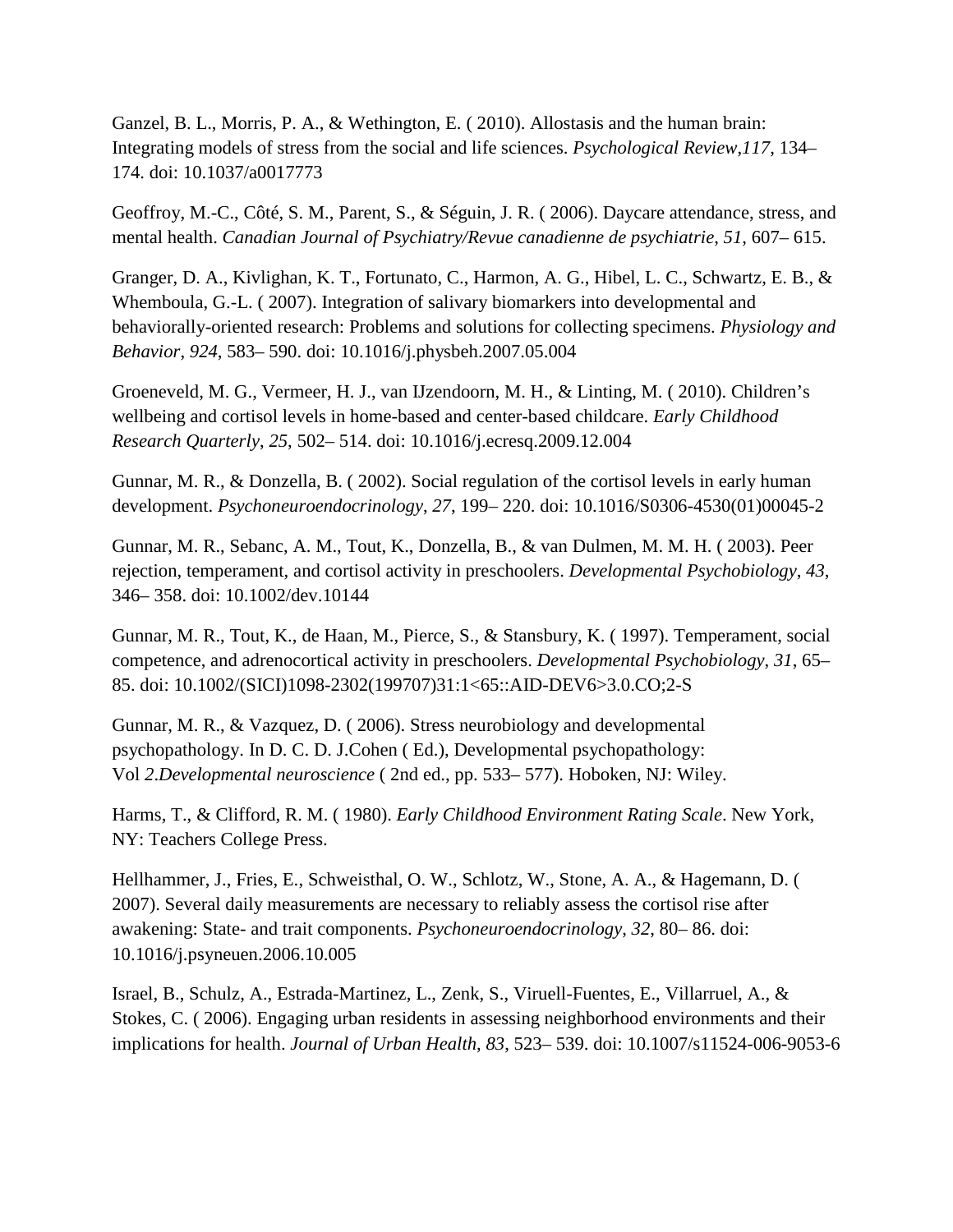Karb, R. A., Elliott, M. R., Dowd, J. B., & Morenoff, J. D. ( 2012). Neighborhood-level stressors, social support, and diurnal patterns of cortisol: The Chicago Community Adult Health Study. *Social Science & Medicine*, *75*, 1038– 1047. doi: 10.1016/j.socscimed.2012.03.031

Kaufman, A. S., & Kaufman, N. L. ( 1994). *K-FAST: Kaufman Functional Academic Skills Test*. Circle Pines, MN: American Guidance Service.

Kirschbaum, C., & Hellhammer, D. H. ( 1989). Salivary cortisol in psychobiological research: An overview. *Neuropsychobiology*, *22*, 150– 169. doi: 10.1159/000118611

Linver, M. R., Brooks-Gunn, J., & Kohen, D. E. ( 2002). Family processes as pathways from income to young children's development. *Developmental Psychology*, *38*, 719– 734. doi: 10.1037/0012-1649.38.5.719

Lisonbee, J. A., Mize, J., Payne, A. L., & Granger, D. A. ( 2008). Children's cortisol and the quality of teacher–child relationships in child care. *Child Development*, *79*, 1818– 1832. doi: 10.1111/j.1467-8624.2008.01228.x

Loeb, S., Bridges, M., Bassok, D., Fuller, B., & Rumberger, R. W. ( 2007). How much is too much? The influence of preschool centers on children's social and cognitive development. *Economics of Education Review*, *26*, 52– 66. doi: 10.1016/j.econedurev.2005.11.005

Lupien, S. J., Maheu, F., Tu, M., Fiocco, A., & Schramek, T. E. ( 2007). The effects of stress and stress hormones on human cognition: Implications for the field of brain and cognition. *Brain and Cognition*, *65*, 209– 237. doi: 10.1016/j.bandc.2007.02.007

McCartney, K., & Berry, D. ( 2009). Whether the environment matters more for children in poverty. In K.McCartney & R.Weinberg ( Eds.), *Experience and development: A festschrift for Sandra Scarr* (pp. 99– 124). London, England: Taylor & Francis.

McCartney, K., Burchinal, M., Clarke–Stewart, A., Bub, K. L., Owen, M., Belsky, J., & the NICHD Early Child Care Research Network. ( 2010). Testing a series of causal propositions relating time in child care to children's externalizing behavior. *Developmental Psychology*, *46*, 1– 17. doi: 10.1037/a0017886

McEwen, B. S. ( 2000). The neurobiology of stress: From serendipity to clinical relevance. *Brain Research*, *886*, 172– 189. doi: 10.1016/S0006-8993(00)02950-4

Morrissey, T. W. ( 2010). Sequence of child care type and child development: What role does peer exposure play?*Early Childhood Research Quarterly*, *25*, 33– 50. doi: 10.1016/j.ecresq.2009.08.005

Muthén, L. K., & Muthén, B. O. ( 2009). *Mplus statistical analysis with latent variables: User's guide*. Los Angeles, CA: Authors.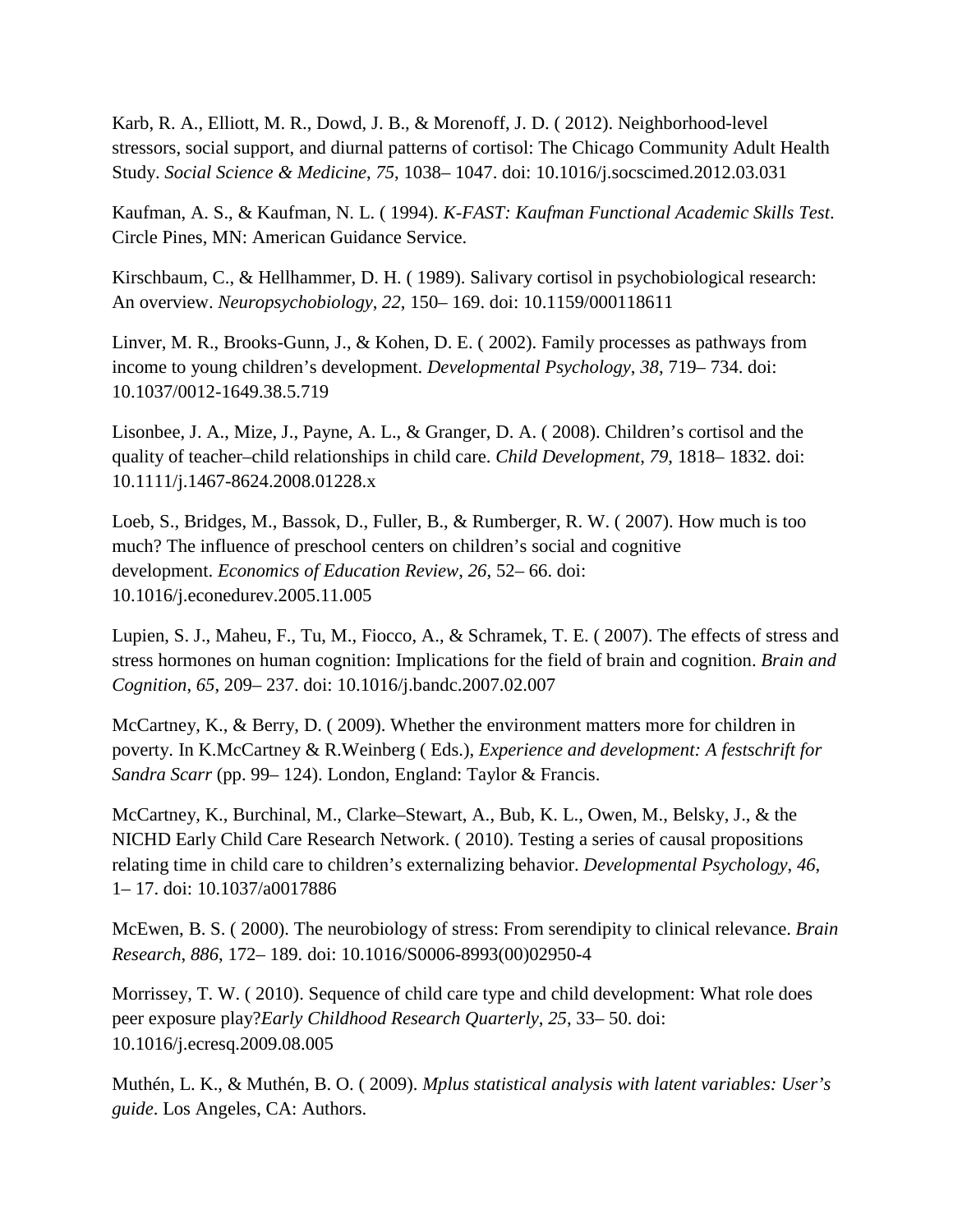Nakao, K., & Treas, J. ( 1994). Updating occupational prestige and socioeconomic scores: How the new measures measure up. *Sociological Methodology*, *24*, 1– 72.

NICHD Early Child Care Research Network. ( 1996). Characteristics of infant child care: Factors contributing to positive caregiving. *Early Childhood Research Quarterly*, *11*, 296– 306. doi: 10.1016/S0885-2006(96)90009-5

NICHD Early Child Care Research Network. ( 2003). Does amount of time spent in child care predict socioemotional adjustment during the transition to kindergarten?*Child Development*, *74*, 976– 1005. http://www.jstor.org/stable/3696198

Phillips, D. A., Fox, N. A., & Gunnar, M. R. ( 2011). Same place, different experiences: Bringing individual differences to research in child care. *Child Development Perspectives*, *5*, 44– 49. doi: 10.1111/j.1750-8606.2010.00155.x

Rappolt-Schlichtmann, G., Willett, J. B., Ayoub, C. C., Lindsley, R., Hulette, A. C., & Fischer, K. W. ( 2009). Poverty, relationship conflict, and the regulation of cortisol in small and large group contexts at child care. *Mind, Brain, and Education*, *3*, 131– 142. doi: 10.1111/j.1751- 228X.2009.01063.x

Roisman, G. I., Susman, E., Barnett-Walker, K., Booth-LaForce, C., Owen, M. T., Belsky, J., . . .the NICHD Early Child Care Research Network. ( 2009). Early family and child-care antecedents of awakening cortisol levels in adolescence. *Child Development*, *80*, 907– 920. doi: 10.1111/j.1467-8624.2009.01305.x

Rothbart, M. K. ( 1981). Measurement of temperament in infancy. *Child Development*, *52*, 569– 578. http://www.jstor.org/stable/1129176

Sapolsky, R. M., Romero, L. M., & Munck, A. U. ( 2000). How do glucocorticoids influence stress responses? Integrating permissive, suppressive, stimulatory, and preparative actions. *Endocrine Reviews*, *21*, 55– 89. doi: 10.1210/er.21.1.55

Satorra, A., & Bentler, P. M. ( 2001). A scaled difference chi-square test statistic for moment structure analysis. *Psychometrika*, *66*, 507– 514. doi: 10.1007/BF02296192

Schweinhart, L. J., Montie, J., Xiang, Z., Barnett, W. S., Belfield, C. R., & Nores, M. ( 2005). *Lifetime effects: The High/Scope Perry Preschool Study through age 40*. Ypsilanti, MI: High/Scope Educational Research Foundation.

Sims, M., Guilfoyle, A., & Parry, T. S. ( 2006). Children's cortisol levels and quality of child care provision. *Child: Care, Health and Development*, *32*, 453– 466. doi: 10.1111/j.1365- 2214.2006.00632.x

Stifter, C. A., & Corey, J. M. ( 2001). Vagal regulation and observed social behavior in infancy. *Social Development*, *10*, 189– 201. doi: 10.1111/1467-9507.00158